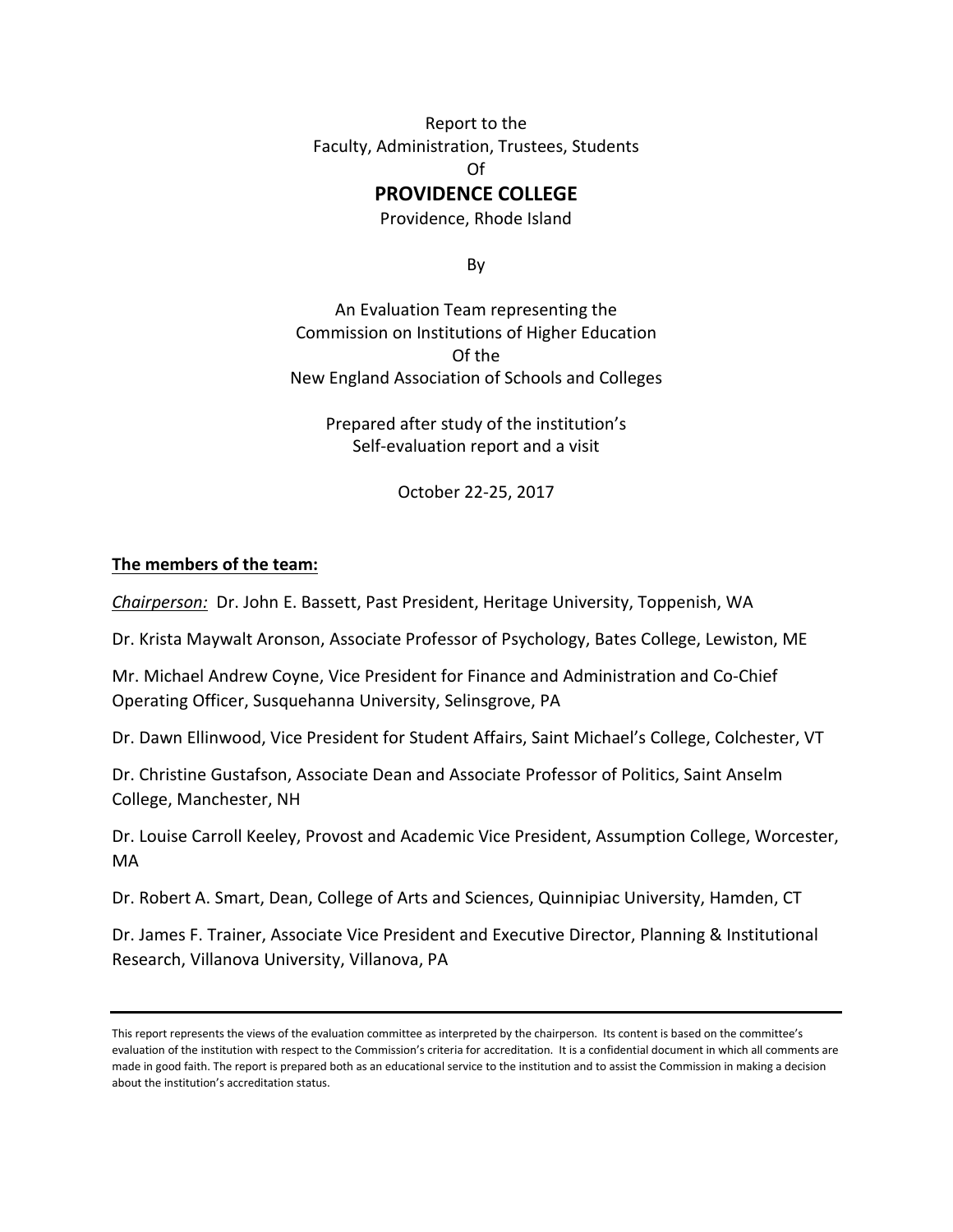#### **COMMISSION ON INSTITUTIONS OF HIGHER EDUCATION New England Association of Schools and College**

**Preface Page to the Team Report**

Please complete **during the team visit** and include with the report prepared by the visiting team

**Name of Institution:** Providence College **Date form completed:** October 20, 2017<br>**1.** History: Year chartered or authorized: 1917 Year first degrees awarded: 1923

**1. 1. 1. 1. 1. 1. History:** *Hear first degrees awarded: 1923*<br>**1. 1.** State ∴ City ∴ In Religious Group; Spec

- 
- $\Box$  Private, not-for-profit

**Proprietary** 

- 
- **2. Type of control:** State City **Religious Group; Specify: Roman Catholic (Dominican)**<br>
Pivate, not-for-profit City Citer; specify: <u>Communican</u>

**3. Degree level:**<br> **Ex** Associate

 $\boxtimes$  Baccalaureate  $\boxtimes$  Masters  $\Box$  Professional  $\Box$  Doctorate

**4. Enrollment in Degree Programs:** (Use figures from fall semester of most recent year): Fall 2017

|                       | <b>Full-time</b> | <b>Part-time</b> | <b>FTE</b> | <b>Retention</b> <sup>a</sup> | <b>Graduation</b> <sup>b</sup> | # Degrees <sup>c</sup> |
|-----------------------|------------------|------------------|------------|-------------------------------|--------------------------------|------------------------|
| Associate             |                  |                  | 1.8        | Not applicable                |                                |                        |
| <b>Baccalaureated</b> | 3.668            | 131              | 3812.7     | 92.0%                         | 84.2%                          | $944*$                 |
| Graduate              | 229              | 310              | 308.3      | 94.1%                         | 89.4%                          | 224                    |

(a) full-time 1<sup>st</sup> to 2<sup>nd</sup> year (b) baccalaureate=2011 Cohort, Graduate=2014 Cohort (c) # of Degrees awarded from June 30th to July 1, 2017 as reported to IPEDS. \*of these 944 graduates, 123 double-majored. (d) Does not include 370 full-time BA/BS students that are "Undeclared" Degree-Seeking students who are not in a specific program. (FTE=354.9)

#### **5. Student debt:**

|                                 | Most Recent Year                | One Year Prior               | <b>Two Years Prior</b>          |
|---------------------------------|---------------------------------|------------------------------|---------------------------------|
| Three-year Cohort Default Rate  | 1.9(2014)                       | 2.8(2013)                    | 2.0(2012)                       |
| Three-year Loan Repayment Rate* | 95.4% (Merged Data<br>$14 - 15$ | 95.4% (Merged<br>Data 13-14) | 95.6% (Merged Data<br>$12 - 13$ |

\*Source: US Dept. of Education/College Scorecard Data; includes completers and non-completers.

|                                          | Associate | <b>Baccalaureate</b> | Graduate |
|------------------------------------------|-----------|----------------------|----------|
| Average % of graduates leaving with debt | N/A       | 70%                  | 43%      |
| Average amount of debt for graduates     | N/A       | \$39,000             | \$37,000 |

**6. Number of current faculty:** Undergrad Day: **F**ull-time: 318Part-time: 207\* FTE: 387 (includes 125 UG Day, 42 SCE, and 40 Graduate part-time faculty)

| <b>Revenues</b>                                                                                                                                                                                                                            |                                       |                      | <b>Expenditures</b>         |                                                      |         |     |  |
|--------------------------------------------------------------------------------------------------------------------------------------------------------------------------------------------------------------------------------------------|---------------------------------------|----------------------|-----------------------------|------------------------------------------------------|---------|-----|--|
| Tuition*                                                                                                                                                                                                                                   | \$                                    | 189.330              | Instruction                 | \$                                                   | 62.117  |     |  |
| Govt Appropriations                                                                                                                                                                                                                        | \$                                    |                      | 2.597 Research              | \$                                                   | 0.792   |     |  |
| Gifts/Grants/Endowment                                                                                                                                                                                                                     | \$                                    |                      | 4.502 General**             | \$                                                   | 34.680  |     |  |
| <b>Auxiliary Enterprises</b>                                                                                                                                                                                                               | \$                                    |                      | 8.406 Auxiliary Enterprises | \$                                                   | 57.872  |     |  |
| Other                                                                                                                                                                                                                                      | \$                                    | 71,001 Other         |                             | \$                                                   | 37.916  |     |  |
| Total                                                                                                                                                                                                                                      | \$                                    | 203.415 <b>Total</b> |                             | \$                                                   | 193.377 |     |  |
|                                                                                                                                                                                                                                            |                                       |                      |                             |                                                      |         |     |  |
|                                                                                                                                                                                                                                            | * Gross Tuition (Net Tuition=116.909) |                      |                             | **Includes Academic Support/Student Services/General |         |     |  |
| 7. Current fund data for most recently completed fiscal year: (Specify year: FY17)<br>(Double click in any cell to enter spreadsheet. Enter dollars in millions, e.g., \$1,456,200 = \$1.456)<br>8.<br>Number of off-campus locations: N/A |                                       |                      |                             |                                                      |         |     |  |
| In-state Other U.S.                                                                                                                                                                                                                        |                                       |                      | International               |                                                      | Total   |     |  |
| 9. Number of degrees and certificates offered electronically: N/A                                                                                                                                                                          |                                       |                      |                             |                                                      |         |     |  |
| Programs offered entirely on-line ______<br>Programs offered 50-99% on-line                                                                                                                                                                |                                       |                      |                             |                                                      |         |     |  |
| 10. Is instruction offered through a contractual relationship?                                                                                                                                                                             |                                       |                      |                             |                                                      | No      | Yes |  |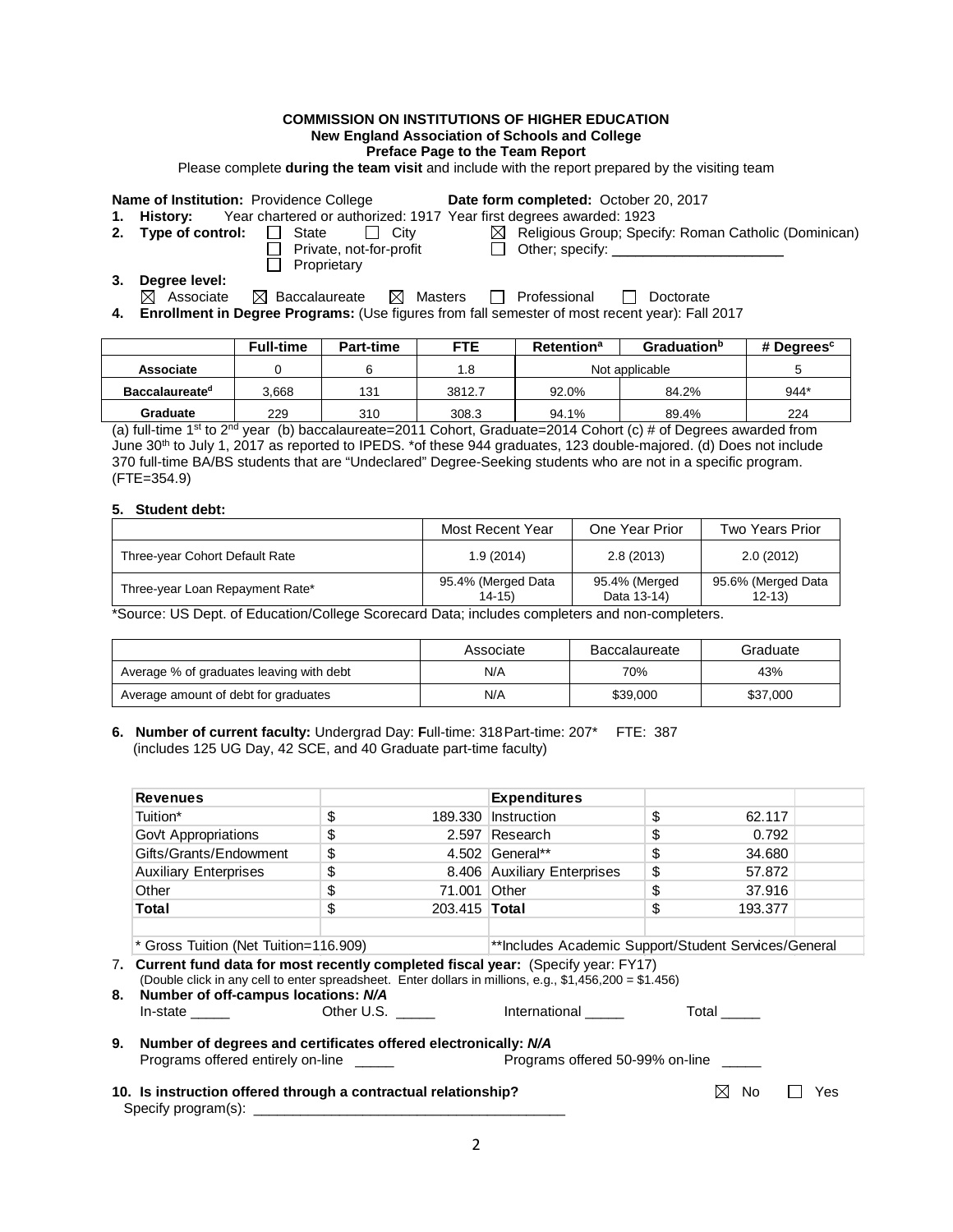## **Introduction**

The Evaluation Team found members of the Providence College community very helpful before and during the October visit. Faculty and staff were knowledgeable about the process of accreditation, the purposes of the visit, and the development of the Self Study. There was broad participation in the Self Study process with a separate team working on each standard as well as a Steering Committee to bring the report together. Faculty, administrators, students, staff, and Board members were candid and thoughtful in their comments to Team members and also very dedicated to their institution.

The extensive and well documented Self Study has been most helpful to the Team. The Introduction lays out in detail developments at Providence College since 2007, the process for the Self Study, and the College's extensive work on five areas targeted by CIHE for special attention. The Team has also been assisted by a comprehensive body of College documents and information made available electronically. The most recent Strategic Plan adjustment expires in 2017, but the College has been scheduling completion of the next Strategic Plan to follow the Self Study and Evaluation Team report.

The Team held extensive conversations with members of the College community including five members of the Board. Team members met individually or in small groups with over 30 members of the administrative staff, over a dozen faculty leaders, as well as with student government leaders. In open meetings, the Team met with about 20 faculty, 70 staff members, and 15 students.

A review of College documents, before and during the Team visit, the chair's preliminary visit in September, and the Team's visit to campus October 22-25 have provided the basis for the information and evaluations contained in the nine sections of this report, which addresses the *Standards for Accreditation* of the Commission on Institutions of Higher Education of the New England Association of Schools and Colleges.

This evaluation of Providence College is a comprehensive evaluation following a report submitted and accepted in 2010 on the effectiveness of its faculty evaluation system and on the role of the College's mission in the faculty hiring process, and following the College's interim report submitted and accepted in 2012.

#### 1. *Mission and Purposes*

Ever since its founding in 1917, Providence College has had a clearly articulated purpose of providing a high-quality education—defined by both Catholic-Dominican and liberal-arts values—to its students. The current Mission Statement continues to articulate these values. The Self Study provides a gloss for each dimension of the statement—the compatibility of faith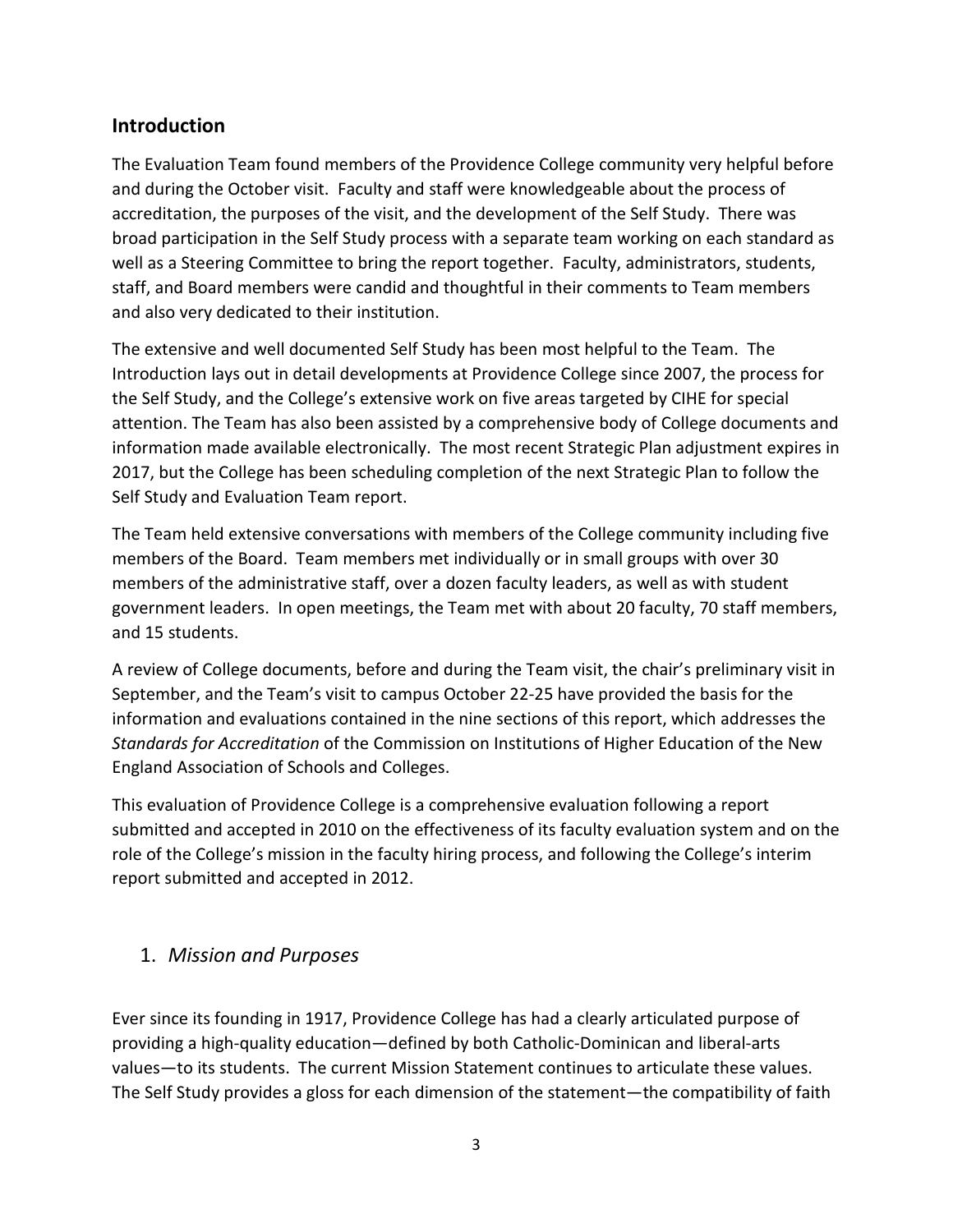and reason, academic excellence, an inclusive community, and the ideal of *veritas* tied to the discovery of God's providence. The statement is visible in College publications and seems to underlie strategic planning and decision making at the College.

It is curious and slightly ironic that designing a new Mission Statement has been one of the more contentious processes in recent years at Providence College. Ironic because to the Evaluation Team almost everyone we met had a clear understanding of the "mission" of the College, and those understandings are by and large consistent with each other. That rather deep-seated understanding meaningfully connects, in support of student learning, the Dominican with the academic dimensions of the College's traditions.

On the other hand, the effort to design a new "Mission Statement" for the institution, the first revision since 1996, has been fraught with significant tensions. The Faculty Senate was unwilling, for several reasons, to endorse the version proposed by the Mission Statement Committee. The Board of Trustees finally decided a statement needed to be approved and voted to approve a version that was actually a compromise drafted by the President. Faculty members had voiced concerns about the lack of breadth, particularly the lack of lay faculty members, on the Mission Statement Committee, and about the connection between the Mission Statement and the process for hiring new faculty, particularly the requirement that candidates provide before visiting campus a statement about their sense of fit within the College community.

While Providence College undertook its Mission Statement revision partly because of a CIHE recommendation, it is not surprising that in a period of major change in higher education generally and at Providence College specifically these tensions surfaced despite a faculty and staff overwhelmingly supportive of the ongoing work at and the basic values of the College. This has been a time on campus of serious reflection on the compatibility of the Dominican and academic values, in the eyes of some two dimensions that are natural partners but for others two dimensions with tensions that must be addressed and that emerge, for example, in the processes for approving speakers, for achieving diversity goals, and for faculty hiring. It has also been a decade in which great increases in the percentage of Business majors, as collegial as the Business faculty are, has created unease about the "liberal arts" definition of Providence College. It has also been a time of change in the academic goals and professional priorities of newly recruited faculty members. All of this and more may underlie some of the tension about mission and shared governance that emerged during the process.

It must be added that the College over the last decade has invested heavily in all dimensions of its stated values. It has added, for example, staffing and programs related to ministry and Catholicism. It has built a Core Curriculum with strong academic goals and desired outcomes not disconnected from its Dominican character, although development of an adequate way to assess success of the Core remains a work in progress. It has approved student development goals (the Friar Four) that have the potential to enhance the Core Curriculum.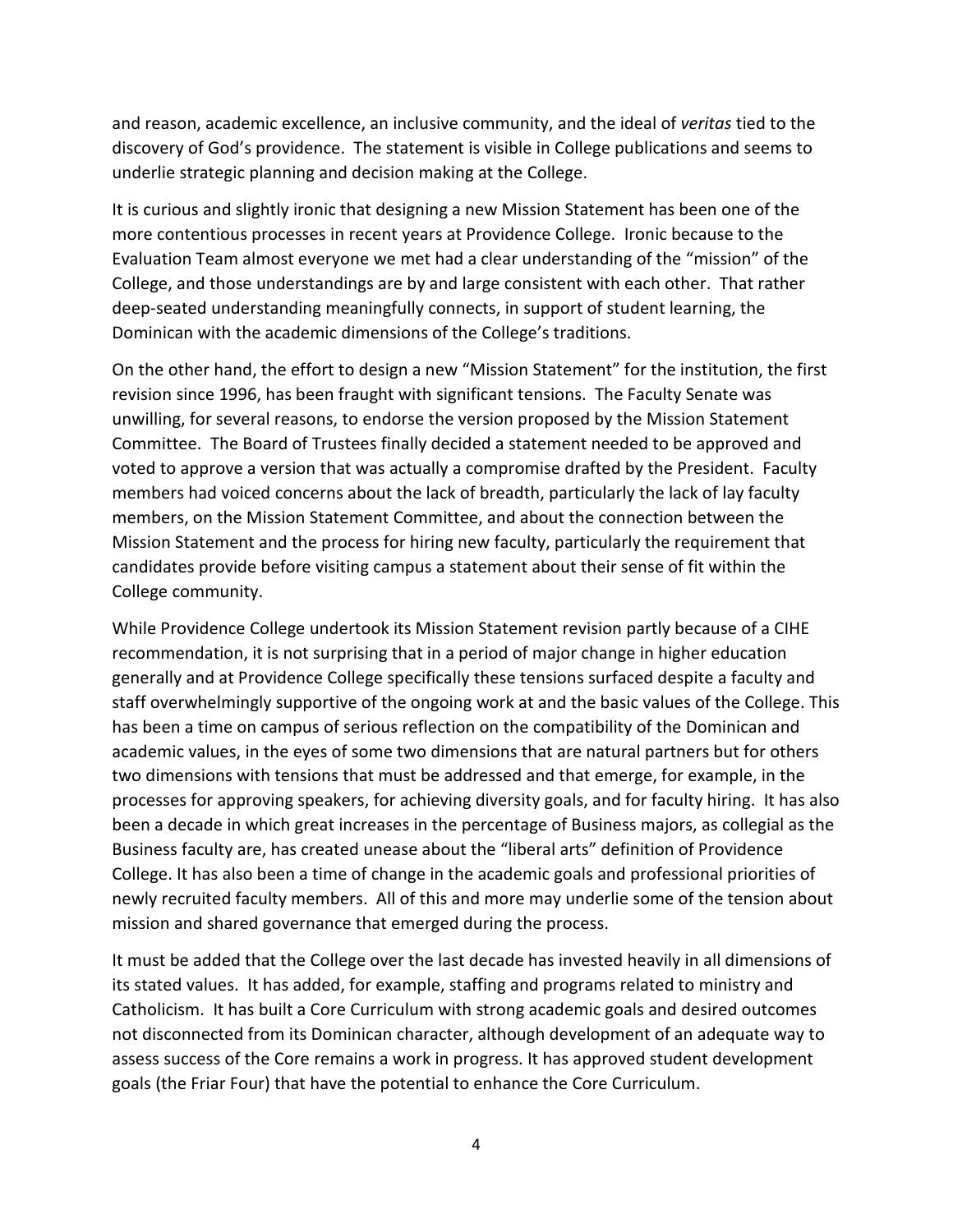Moving forward it may well be that the College will want to follow the direction indicated in the Self Study. With leadership from the President, faculty would then work with administration and staff to define "how best to incorporate the mission into important decision-making processes" and the College would "develop a plan to regularly review the Mission Statement" that involves "all campus constituencies" and works "toward even broader consensus." In any case, at this point in time the Mission Statement is not one of the hot topics on campus.

## 2. *Planning and Evaluation*

**Planning:** Providence College has experienced considerable success in recent years. Its enrollment numbers and finances are strong. It meets its admission targets and maintains a low discount rate of approximately 37% with nearly 40% of enrolling students paying the full amount for tuition, fees, room and board. The institution operates with an annual positive operating margin of at least 5%. It retains and graduates students at very high rates. It recently completed a highly successful capital campaign at \$185 million and has transformed the campus through nearly \$260 million of new construction and renovations. It continues to work to diversify its faculty, staff, and student body.

A strong case can be made that much of the College's recent success can be attributed to its emphasis on planning. A Strategic Plan promulgated in 2011 was updated in 2015 for extension through 2017 and was aligned with the capital campaign. During the last seven years Providence College has sought to 1) advance the Catholic and Dominican mission of the College, 2) enhance academic excellence, 3) embrace diversity, 4) prepare students for lives of meaning and purpose, and 5) build lifelong relationships, grow financial resources, and increase institutional effectiveness. Metrics measuring the success of the implementation of strategic plans are accessible on the College's website. A new strategic planning process was initiated in 2016 with the goal of having a new plan in place—PC200—in 2018 to guide the College in the first decade of its second century.

New structures have been put in place in order to facilitate planning and evaluation. The Executive Vice President/Treasurer serves as the institution's chief planning officer, and an Associate Vice President for Academic Affairs serves as the chief institutional effectiveness officer. Board and Cabinet members are engaged in the planning and evaluation process. The College maintains a long-term budget model which spans a horizon of five to ten years.

As the process for developing PC200 got underway, two committees were formed, a strategic planning steering committee and a committee on the future of higher education. Both are broadly representative and committed to engaging as many stakeholders as possible in the planning process. Nearly one thousand members of the College community have contributed in one way or another to the current planning effort. The committee on the future of higher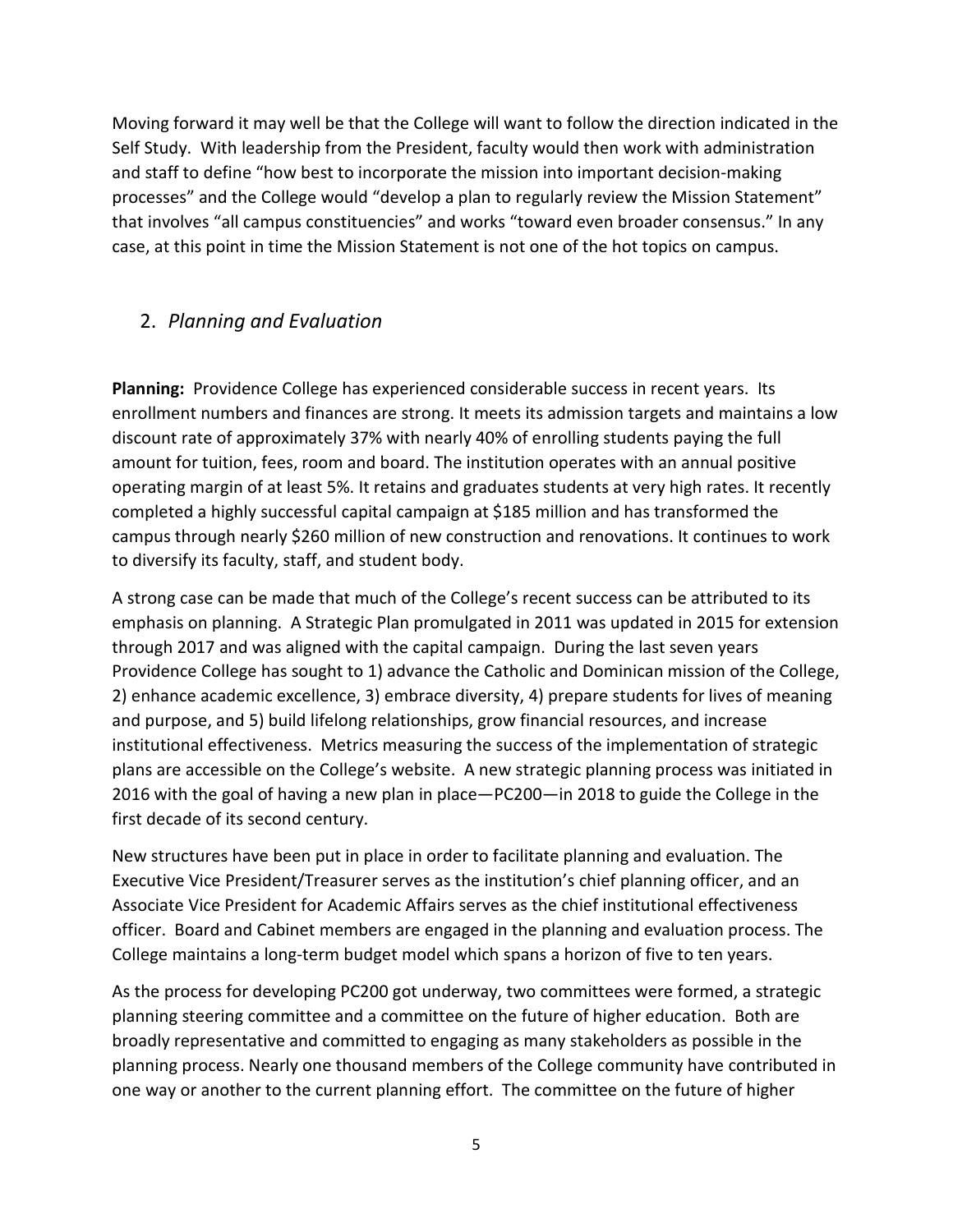education has pulled together an impressive collection of information the campus can use in considering future directions for the College.

**Evaluation:** Evaluation efforts at Providence College are robust and have been employed to inform decision making in several areas. A Continuous Improvement Program (CIP) was established in 2008-2009. To date, all but three academic departments have completed a selfstudy and external review process called for as part of the CIP effort. The College has employed external consultants as needed to supplement internal evaluations, and it participates in a number of external survey projects to help inform decision-making. These include the COACHE faculty survey out of Harvard, the CIRP project from UCLA, and the NSSE conducted by Indiana University. Information and data from academic dashboards, the common data set, an institutional fact book, *PC At-a-Glance*, as well as nearly two dozen campus-wide assessment instruments and reports are all available to support planning and evaluation initiatives. Information about assessment-related activities is shared through an assessment newsletter, "Assessment in Action".

The institutional effectiveness function at the College includes staff dedicated to the work of accreditation, assessment, institutional research, planning, and program and unit review. In order to integrate and coordinate planning functions—financial, capital, strategic—a position for financial and strategic planning was recently added in the Division of Finance and Business. In addition, the Division of Student Affairs employs a Communications and Assessment Specialist.

Despite its success in planning and evaluation, the College community recognizes there is more to be done. It is important that PC200 be implemented in 2018, as a number of individuals noted that the lull between the current plan and the new plan has created a period of uncertainty about whether to pursue certain initiatives and where to commit resources. The campus awaits direction from the new plan. In the area of evaluation, most on campus know that the College must more fully close the loop in student learning outcome assessment, assess the impact of changes in the Core Curriculum, strengthen review of faculty and use of student course evaluations, resolve issues around graduate and continuing education, improve the use of technology platforms, and implement goals connected to diversity and inclusion.

#### *3. Organization and Governance*

Providence College was established through an act of incorporation by the General Assembly of Rhode Island in 1917. The charter distinguishes "a body corporate," or corporation, a "subordinate board" to become the Board of Trustees, and "professors, tutors, instructors and other officers" of the college whose duties and responsibilities are determined by the corporation. The charter's final provision maintains that "no person shall be refused admission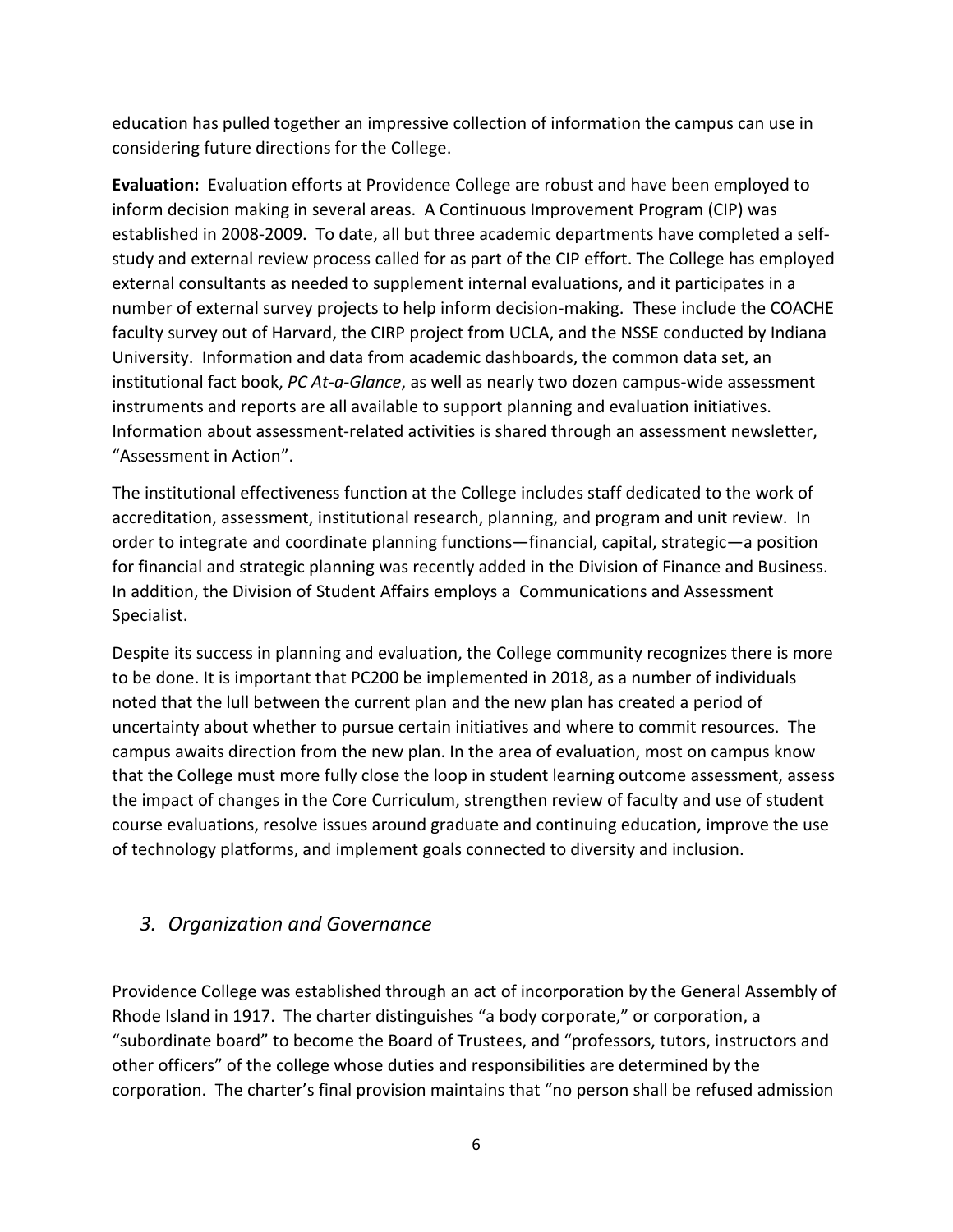to said college as a student, nor shall any person be denied any of the privileges, honors or degrees of said college on account of the religious opinions he may entertain." As the College moves to increase diversity of various sorts, it seems gratifying to recall that religious diversity is embedded in its founding document.

**Governing Board:** The Bylaws of Providence College stipulate that governance of the College is vested in the Corporation of the College and the Board of Trustees. The Corporation has welldefined duties, powers and privileges articulated in the Bylaws. The Board of Trustees is charged with all other aspects of governance. The lines of demarcation separating these bodies are clearly articulated, acknowledged, and respected. The bodies also operate effectively with one another to serve the College and advance its mission. All members of the Corporation are *ex officio* members of the Board of Trustees.

The Bylaws stipulate that the 12-member Corporation of the College must include the diocesan Bishop, the President of the College, the Provincial, the Chair of the Board of Trustees, four Dominicans, and four lay people. Because the President of the College must be a Dominican Friar but the Chair of the Board "shall preferably, but not necessarily, be a layperson," the sponsoring religious order, together with the Bishop, ordinarily holds seven of the twelve seats on the Corporation with lay people occupying five. The governing document of the College therefore preserves the authority and culture of the Dominicans by ensuring their presence at the highest level.

Dominican Friars continue to have an active presence in campus life. The Vice President for Mission and Ministry informed us that an effort is underway to place even more Friars in faculty and staff positions. The presence of young Dominicans on campus distinguishes Providence College from other Catholic colleges whose orders' members are older and less visible. It also signals the likelihood of a strong continuing presence going forward.

The Board has established twelve standing committees to conduct its business and is authorized to create other ad hoc committees as necessary. Although the work and purview of each committee is delineated in the Bylaws, this expansive committee structure results in extensive reporting out that may as a result delay effective action and communication. The Evaluation Team therefore finds merit in the intent of the Shared Governance Committee "to review College and Board Committees with an eye to consolidating them and making them more interdisciplinary" and to review their workload and purposes as soon as possible.

Since 2014, the Board has been actively engaged in instituting practices designed to improve the level of trust and foster communication between the Board and the faculty. The 2014 COACHE study precipitated this effort with its findings about shared governance and faculty mistrust in senior leadership. In response, the Board took a series of action steps meant to address the faculty perception that shared governance was not working and that communication from the administration was often ineffective.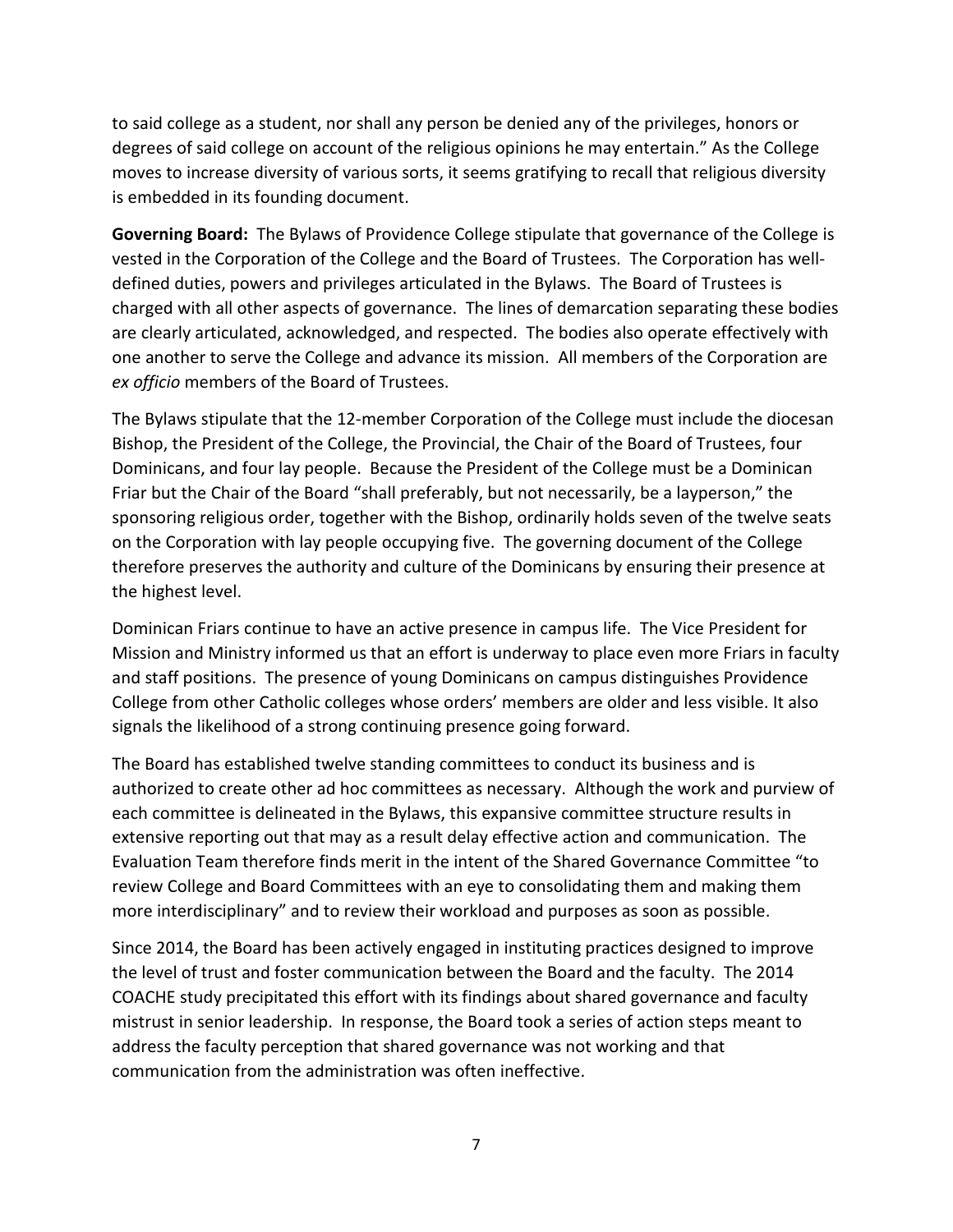First, the Board established a Shared Governance Committee, composed of three trustees, three senior administrators, and three faculty members, the latter nominated by the President of the Faculty Senate and approved by the President of the College. Establishing the committee validated the goal of shared governance. This committee meets at least three times a year, coinciding with Board meetings, and at other times when possible and necessary. The committee recently met for the 27<sup>th</sup> time in three years. The members have established cordial, even warm, working relationships with one another and have worked to advance the cause of shared governance. A consultant hired to research and present best practices proved disappointing, but committee members have made considerable progress on their own. The committee has spoken with unanimity on issues, and there is no evidence that this consensus has been achieved through either silencing minority voices or a reluctance to tackle major issues.

Second, upon the recommendation of the Shared Governance Committee, the Board has added faculty members to almost all Board committees. Trustees express enthusiasm for this change and amended the Bylaws to accommodate it. Since much of the work of the Board takes place in the committees, this development is significant for improving Board-faculty relations and communication.

Third, trustees have invited the President of the Faculty Senate, along with Cabinet members, to attend plenary Board meetings, and they have amended the Bylaws to also reflect this change. Whereas several years ago the Faculty Senate President was not permitted to address the Board on Faculty Senate's non-support of the Mission Statement, the current Faculty Senate President believes that would "never happen now."

Trustees communicate a high regard for faculty and are especially proud of the recent faculty appointments who seem to have strength in both teaching and research. Faculty members, however, and particularly probationary young faculty, find it increasingly difficult to balance work/life issues as they seek excellence as teachers and researchers but also at times have heavy advising loads and committee assignments.

**Internal Governance:** In response to concerns regarding communication within the context of shared governance, the President and his senior team have also taken steps to communicate more effectively within the College community. After every Board meeting the President debriefs administrators and faculty who work on Board committees and also, in a written statement to the campus community, outlines major activities and decisions of the Board. The President of Faculty Senate is also periodically invited to Cabinet meetings. The President and Provost have hosted open meetings with faculty at least once a semester since April 2015. The Provost reports monthly to the Faculty Senate on Cabinet activities and established the Provost's Advisory Committee in 2015. That group has met 15 times.

The President is considering some reorganization of his Cabinet. Currently, all vice presidents are members of the President's Senior Cabinet. Three vice presidents report to the President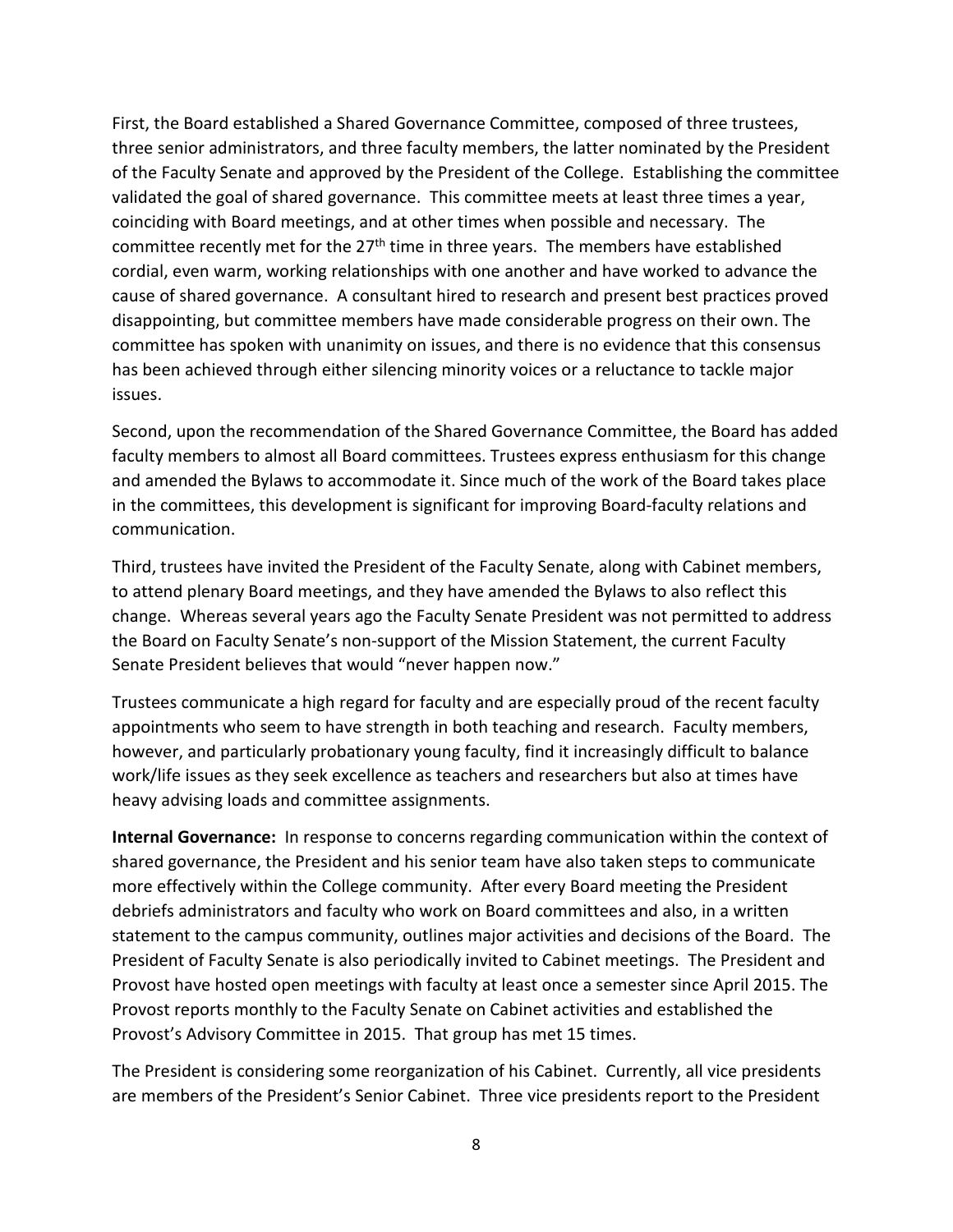(chief academic officer, chief financial officer, chief advancement officer), and three report to the Executive Vice President (chief student affairs officer, chief mission officer, general counsel). The Chief Diversity Officer in the future will also serve as a vice president and part of Cabinet.

Providence College has experienced significant change in the last ten years including transformation of the faculty. At times one part of the culture has yet to catch up with other parts. Reorganization of academic programs into four separate schools, for example, each with a dean reporting to the Provost, has resulted in frequent uncertainties about lines of authority and decision-making. Faculty members reported unhappiness over excessive trading in "faculty deals," awarding of course reductions without transparency, inequitable advising loads without college-wide norms, privileging of some departments, and long lag times in response to requests. The budget process, since it seemed to take place entirely behind closed doors, also elicited a high level of concern from faculty members, who noted not only the lack of transparency but also the lack of explanations for budgets when they were finally distributed. On the other hand, faculty members are most grateful for their students and colleagues, for professional development opportunities, and for the development of an Office of Sponsored Research and Programs. They also do appreciate the high-quality leadership from the administration.

The transition to schools with deans has worked more effectively in some units than others. All but the School of Arts and Sciences are relatively small and coherent in purpose. The School of Business, with AACSB accreditation, has effectively established itself within the new structure under the Dean. Arts and Sciences, however, includes most of the institution's faculty and the greatest diversity of disciplines natural for such a unit. In the past, Arts and Sciences departments may have enjoyed much autonomy, with a colleague serving as the only authority (Chair) under the Provost. Faculty members apparently have not yet developed an allegiance to the new School as distinct from Providence College overall.

Further, there seems to be some confusion as to when the Dean makes a certain decision or when the Provost does. Some faculty members say that a number of their colleagues do not comply with basic policies regarding assessment, course syllabi, and personnel review. These inconsistencies between departments affect morale and governance and faculty and senior administration will no doubt want to seek a solution to this challenge.

The College has made improvements in tenure and promotion processes and has linked the two decisions. Faculty remain concerned, however, that practices vary too much from department to department in terms of standards, mentoring, and procedures. The College may therefore want to review the composition and procedures of the Committee on Academic Rank and Tenure (CART), which have not been fully reviewed for quite some time.

Faculty morale appears better than it was five years ago. While seeking better communication and clearer shared governance, faculty members are generally quite content at Providence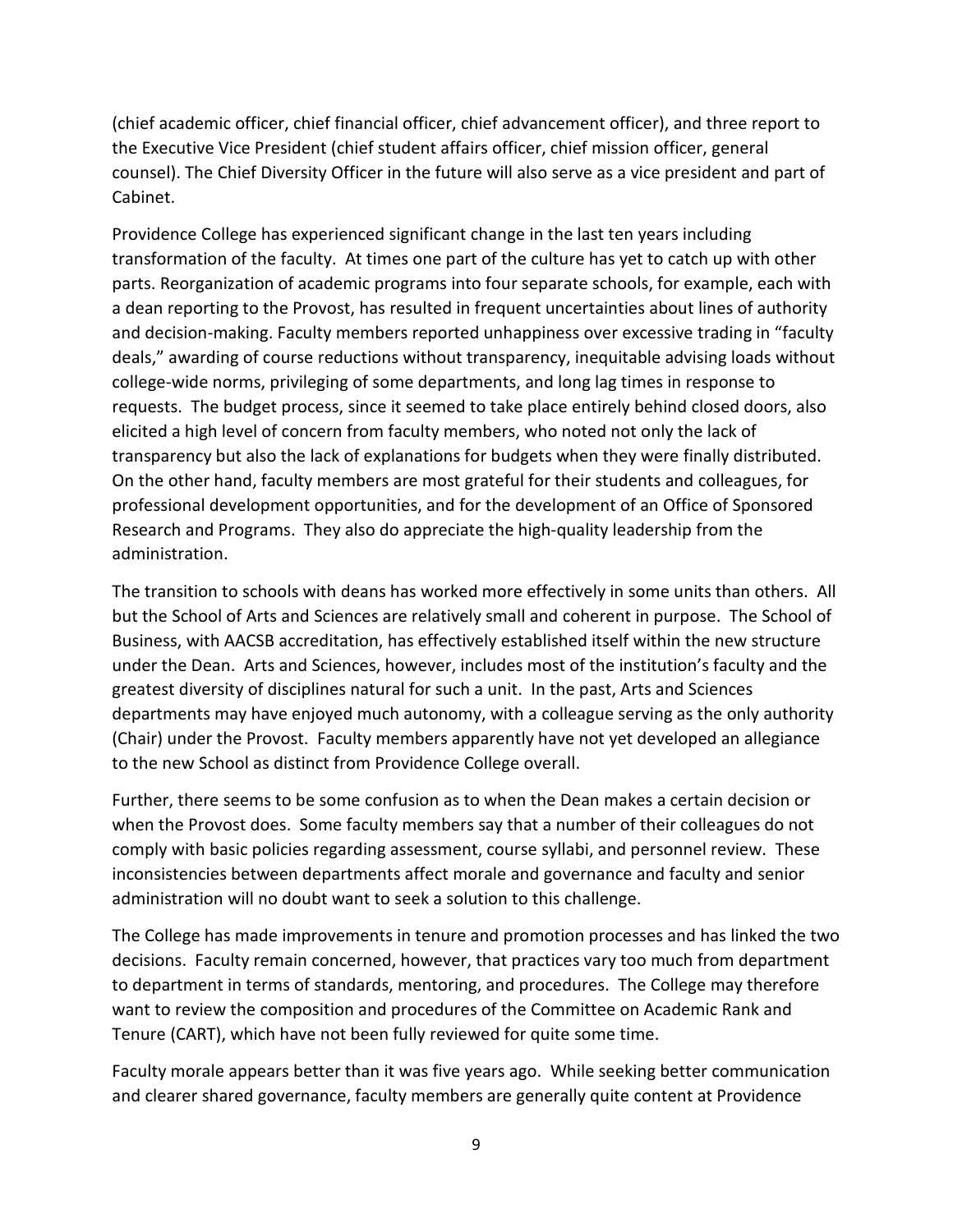College. They recognize the power they have for creating, offering, and eliminating curricula; and yet at other times they feel they have little role in decision making. Of course, they would like to see the College establish a salary level above the mid-point of their group, yet they recognize that benefits are good but would like to see them even better, for example in child care—if not a campus facility then some kind of support. Meanwhile staff members, aware of retirement buy-outs made available to faculty, regret that the same have not been available to staff.

**Student Government:** The main organization for student governance is the Student Congress. The president, vice president, treasurer, and secretary are annually elected by the student body. Each class elects its own officers and representatives to Student Congress annually. Student engagement seems to be healthy, and relationships between Student Congress and both the administration and the staff advisors seem to be good.

## *4. The Academic Program*

The academic program at Providence College includes many strong and healthy majors. It has been impacted in recent years by changes at the College to which everyone is still adjusting: the shift to a structure with four schools each with its own dean, the recruitment of a whole new generation of faculty, and approval of a new Core Curriculum as the foundation of a Providence College education. The new School of Business and the growing popularity of its programs among students have raised identity issues for some faculty and staff who define the institution as a liberal arts college. It has also been a challenge to align the four schools with regard to assessment and evaluation.

The newly revised Core Curriculum is designed to provide crucial framing questions for all undergraduates. It is based on nine "mission-related goals" or learning outcomes. Three of these cover common learning expectations for undergraduates—proficient writing, oral communication, and reasoning skills. The remainder cover priorities related to the College's mission, for example, "compatibility of faith and reason," "moral and ethical reasoning," an "awareness and understanding of other cultures, societies and creeds," and "civic engagement and responsibility." The Core Curriculum therefore provides "the heart and soul of a Providence College education."

The Development of Western Civilization Program (DWC) is considered a "signature element of the Core." In a recent revision, the four-course survey of the Western Canon was revised into three courses with a colloquium as the fourth. That was added so that broader questions could extend the canonical studies into the disciplines covered in the majors, and also so that questions could be raised that connect the Core with the more diverse student body and faculty being recruited.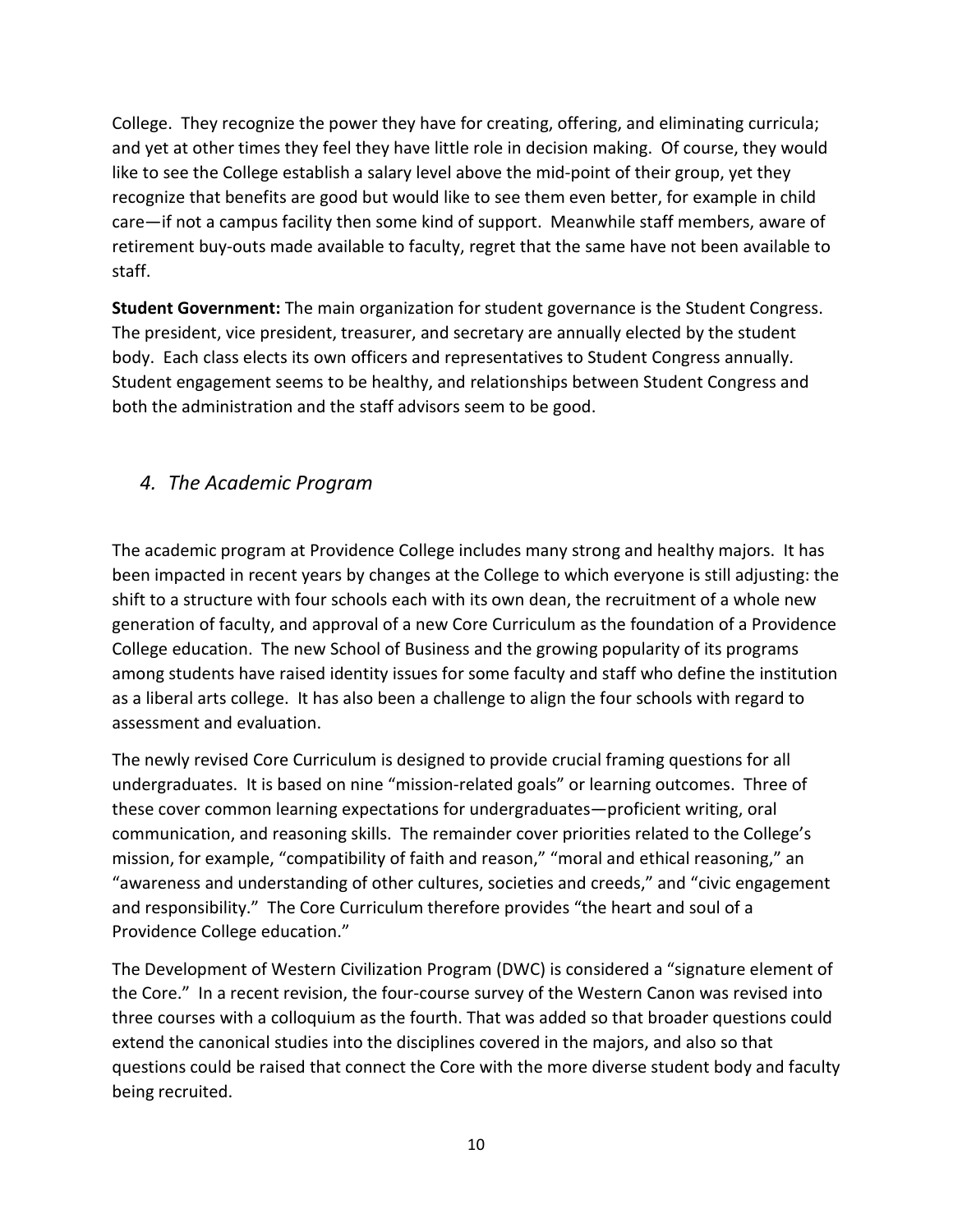Staff closely involved with the growing multicultural population, however, shared findings from students of color who feel they are rendered invisible by the Core Curriculum and that the colloquia do not really address this concern. Overall on campus there are strong feelings on both sides of the issue. Some persons defend the current "Western Civ" definition of the DWC against dilution, while others argue that the College cannot be true to its diversity commitment without opening up its core to more broadly representative materials. The Team was struck, nonetheless, by the opportunities for solving this problem that the College has as it prepares a new strategic plan, celebrates its first century, and tries to maximize the benefit brought by some of its new populations. Because the Core and the DWC are at the heart of a Providence College education—even inspiring the design and construction of the main teaching building, Ruane Center—these opportunities could well be taken up by the leadership of the College.

An additional challenge involves advising into the Core. The understanding of the Core and its purposes among students and faculty is spotty, and so there seems to be an unclear pattern of advising for new students who need a firm grounding in what is a complex Core. Those new students who arrive in the summer for preparatory work seem to have a better pathway to this understanding via the Friar Foundations (bridge) and Transitions programs, but the majority of students lack that advantage. One suggestion made was for extension of a First Year Seminar to include all incoming students, with part of the curriculum for the course being devoted to grounding new students in the expectations and importance of the Core. Faculty members, however, acknowledged in several meetings that the question of just how the Core Curriculum is at the "heart and soul of a Providence College" education is rarely, if ever, addressed once the students leave the sequence and begin work in earnest on their majors.

It is also difficult to assess some of the items in the nine Core goals. Critical and quantitative reasoning skills, like written and oral communication, can be assessed through nationally recognized tools. But skills like decision making, relationship building, and essential thinking require more coordinated qualitative, as well as quantitative, assessments than are apparent in the program, and "closing the loop" in order to use findings to improve the program presents even more of a challenge. It should be added that a number of staff and faculty expressed disappointment that students too often approach the Core with a "check the box" mentality unrelated to the intentions of the program. It also seemed that faculty investment in the Core is inconsistent except among those directly involved in teaching it. Many students seem to see the Core as a chore not related to their personal choice of a major. Some departments seem reluctant to release faculty to teach in the Core because of a lack of resources to provide replacement teaching.

The remaining credits in the Core are distributed: six in Theology, six in Philosophy, three each in social science, quantitative reasoning, fine arts, and natural science. Two courses must be writing-intensive, one oral-communication-intensive, one devoted to civic engagement, and one providing a dimension of diversity. Completion of the Core requires that students also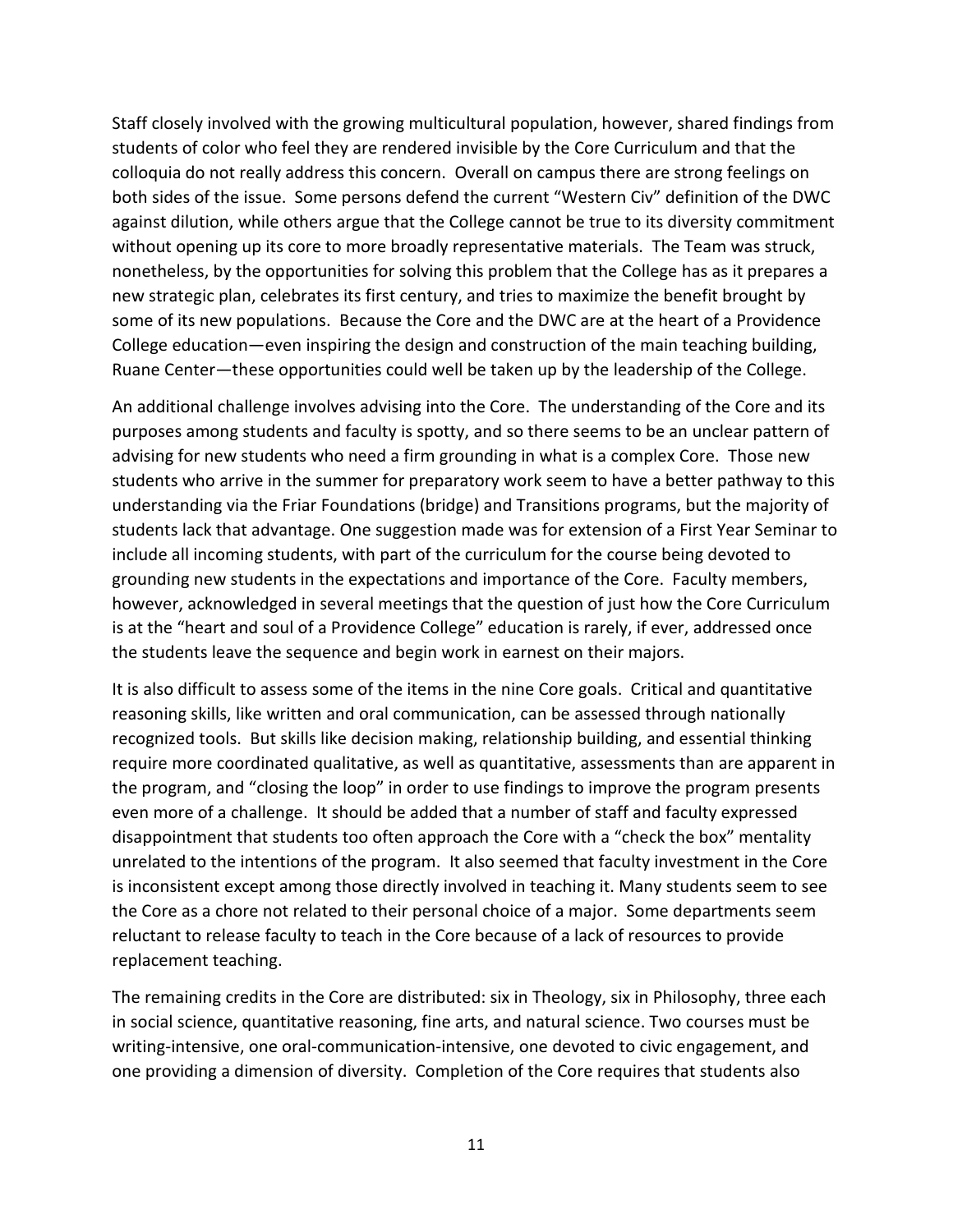fulfill a Core Focus, consisting of two courses in an approved area, such as Foreign Language, not necessarily connected to a student's major.

The School of Business: The School of Business, accredited in 2012 by AACSB, has attracted a large and growing number of students every year. With a collegial and well-regarded faculty, its rapid and continuing growth in students nonetheless inspires controversy within a College staff and faculty very committed to the liberal arts identity of the College. Last year, 39 per cent of the graduating class had majors in the School of Business, and there is no question that the attractiveness of a strong Business program within a Catholic and liberal arts context is a major reason for the College's recent success. The majority of faculty and staff, moreover, seem committed to making the program part of the institution's trademark rather than finding ways to reduce its numbers. Still, the School has only 43 of the 276 faculty positions, with implications for issues like advising and teaching loads.

The School of Business offers undergraduate students four majors—Finance, Accountancy, Marketing, and Management. Each is well designed to promote increasing expertise leading to a capstone seminar in which students demonstrate some measure of independent learning. Internships are offered to students as is an independent project option leading to production of a signature work. The majors are fully correlated with the liberal arts foundation at the base of a Providence College education. Syllabi reflect this alignment, as does the language describing the majors online.

The School also offers students the chance to earn an MBA with a concentration in accountancy, finance, international business, management, or marketing. The required core is management-based and consistent with best practices at similar institutions. The program requires full-time work experience, commensurate with the expectations of the program, or the completion of an appropriate internship. A thesis is not required but may substitute for two elective courses.

The School of Arts and Sciences: The largest of the four schools, the School of Arts and Sciences offers 41 undergraduate majors, 30 minors, and four certificate programs. It also offers five master's-level programs in History, Teaching Mathematics, Biblical Studies, Theological Studies, and Theology. The offerings are well suited to the expertise of the sponsoring departments, although, as noted in the Self Study, Providence College does need to address more strategically in PC200 the role of graduate studies in the institution.

The School of Arts and Sciences includes just about all of the traditional liberal arts disciplines in the institution as well as a number of interdisciplinary programs. Its mission is closely connected to the overall mission of Providence College. Given the range of fields in the School and its tradition of departments operating somewhat independently under the Provost, it has had difficulty both developing an identity as a separate school and aligning all the departmental practices with regard to syllabi, course assessments, student outcome assessments, and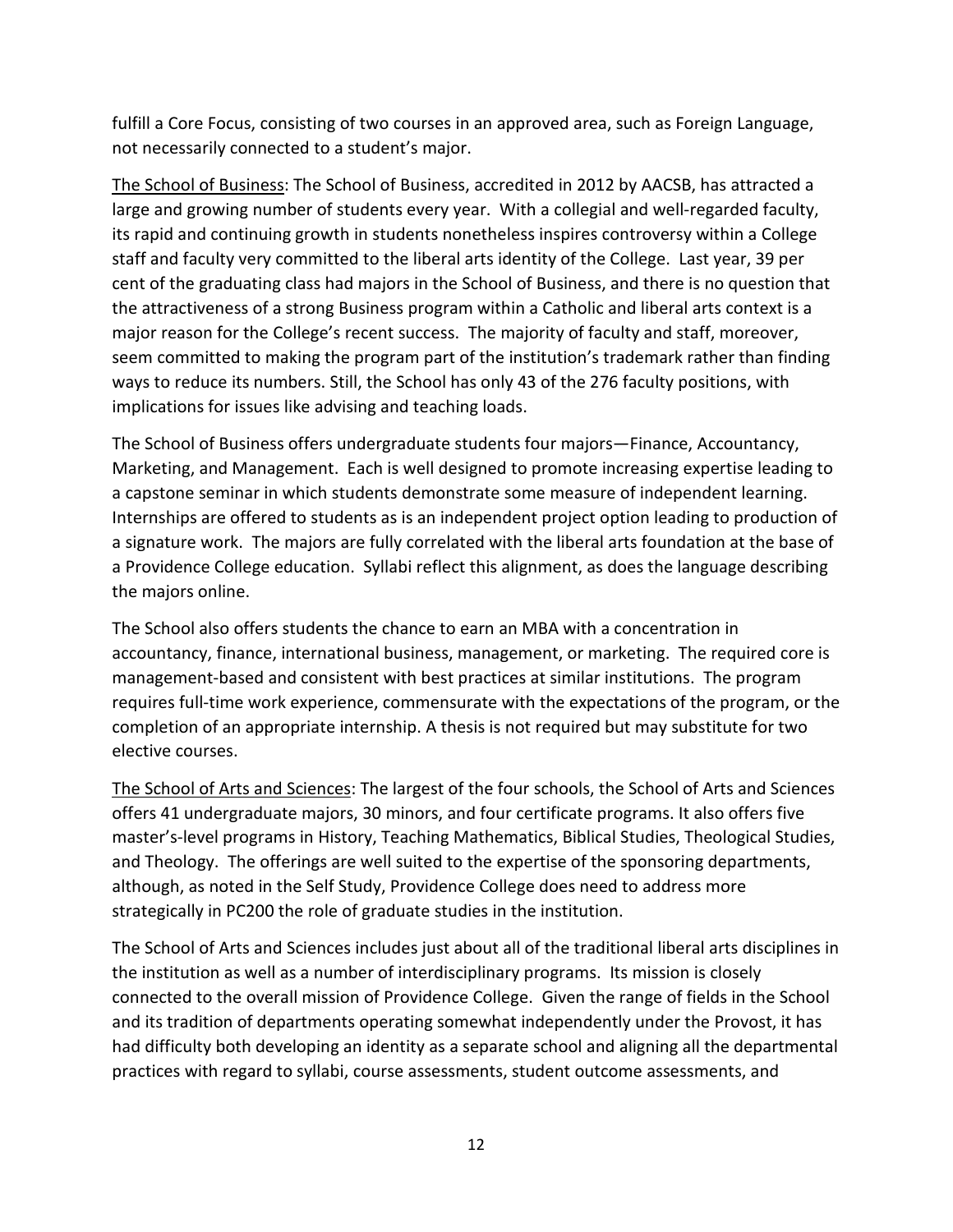personnel practices. Given all those challenges, nonetheless, the Team was impressed by the high quality of the teaching and learning taking place in programs in the School.

The School of Continuing Education: While the School of Continuing Education offers its students a lighter version of the DWC (nine credits) and proficiency courses in several other areas such as civic/global engagement, information literacy, and collaboration and teamwork, the overall direction and mission of the school seemed to the Team to be diffuse. It has had a traditional role of providing opportunities to adults returning to school after a period of time and to associate degree holders wishing to work towards a bachelor degree. It offers bachelor degrees in several areas like Liberal Studies and History, and also associate degrees in Administrative Management and Liberal Studies. In its PC200 strategic planning process, the College may want to reconsider how best to fulfill this community-focused purpose within the structure of the College.

The School of Professional Studies: The School of Professional Studies offers four undergraduate courses of study in the fields of Education, Social Work, and Health Policy and Management, as well as seven graduate degree programs ranging from Education to fields tied to the College's Catholic mission. Most programs have an experiential component and all have comprehensively mapped programs of study for all students, undergraduate and graduate. The program descriptions clearly emphasize that they are designed to assimilate students within a professional field. These graduate programs will surely be part of the College's strategic assessment of the direction it wants to take in graduate studies overall.

# **Integrity in the Award of Academic Credit**

The program offerings of Providence College and its current policy on the award of credit follow closely the guidelines endorsed by the Commission. "A credit hour requires the equivalent of one classroom hour of 50 minutes or a laboratory period of one to four hours per week throughout the term, as well as at least two hours of out-of-class student work for each hour in class." Conversations with faculty at the Core and major levels reinforced the sense to the Team that the claim in the Self Study that the Commission's "guidelines are reinforced continually" is accurate. This was also borne out in our study of syllabi for both traditional classroom courses and for more interactive courses like the Core colloquia. Work in lower-level classes was appropriately differentiated from more specialized work required in upper-level classes or graduate classes.

## *5. Students*

**Admissions**: In a market of declining demographics, Providence College experienced a 2.5% increase in enrollment in its Fall 2016 entering cohort resulting in a total head count of 4,270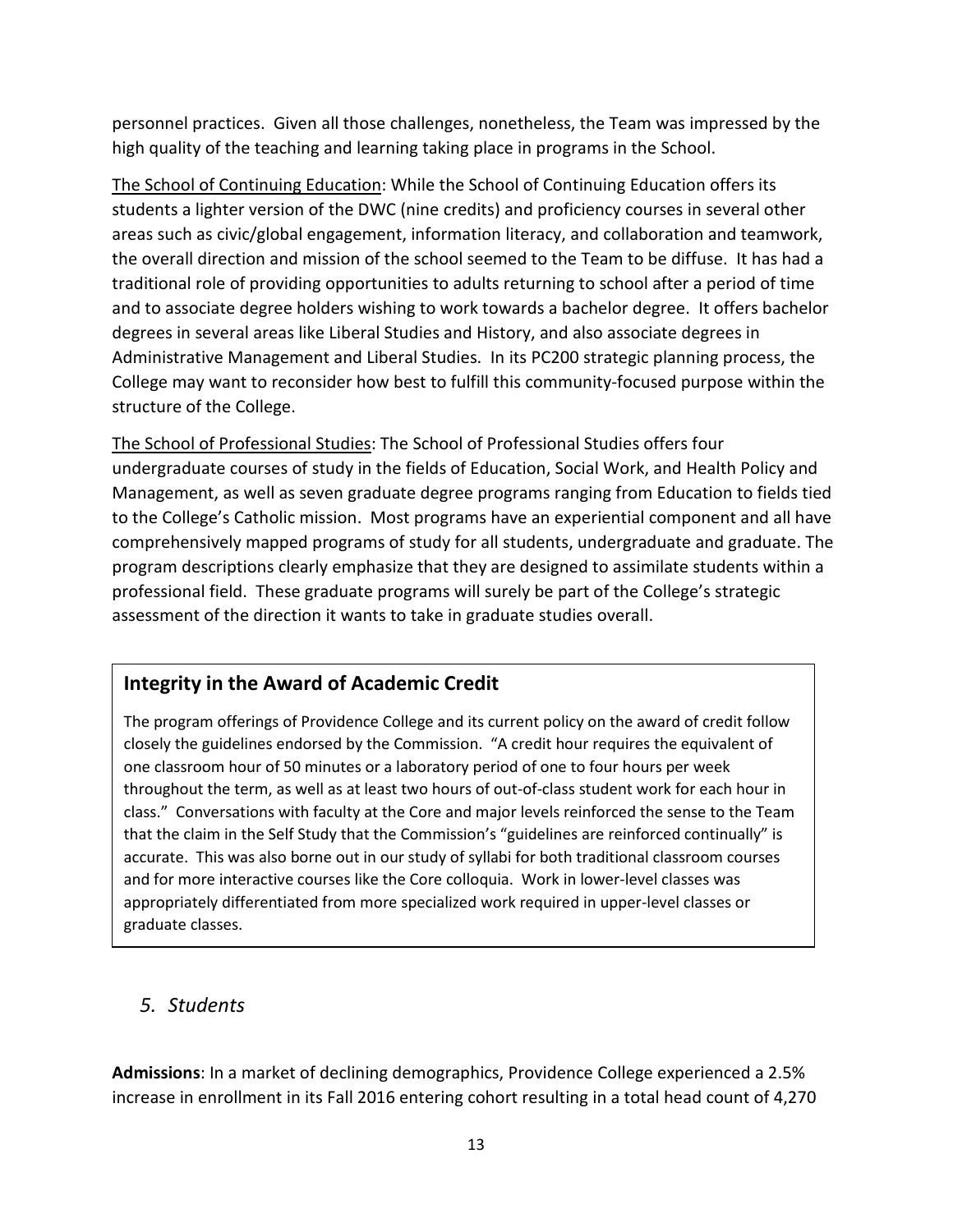full-time undergraduate students. Included in this total are 17% of students with distinct identities: Asian (13), Black or African American (40), Hispanic/Latino (112), Native American/Alaskan Native (2), Native Hawaiian/Other Pacific Islander (2), and students with two or more racial identities (14). The goal now is to increase this diversity to 18%. The number of applications from students in these groups has increased from 1,845 for the Class of 2016 to 2,412 for the Class of 2020. The Office of Admissions reports a total applicant pool of 10,820 this past year with an acceptance rate of 55% and a yield rate of 17.7%. The goal for yield is 20%.

Enrollment success is attributed in part to the emphasis in the admissions process on a student's ability to succeed academically on campus from entry to completion. It is also due to transformation of the physical campus, continued investment in building the New England applicant pool despite decreasing populations, and the experience a family has when visiting campus. The "spirit" of Providence College is, according to persons the Team interviewed, deeply evident to these prospective families during their interactions with students, faculty, and staff. The Office of Admission works closely with staff from the Financial Aid Office. The College has a goal of meeting 100% of need and is now at about 81%. Professionals in Financial Aid work with families so they understand the financial commitment of a four-year experience at Providence.

Although a Division I athletic institution, the College uses an athlete admission process similar to that for non-athletes. Coaches enlist Admissions counselors early in the process to review applications of each potential student athlete. The goal of the Athletic Department is that there be a 100% completion rate for all student athletes.

Standards for admission help ensure that students have the qualifications compatible with institutional objectives. Applications are reviewed holistically to assess a candidate's overall readiness for the College, but also the potential to evolve into responsible and productive citizens. Criteria include academic preparation and strength of curriculum, test scores when submitted, service and leadership record, and intangible interpersonal factors.

Graduate and Continuing Education admissions processes are handled independently through each program. The total Graduate program headcount in 2016 was 534, with 214 of those being full-time. Continuing Education admissions are more open and provide for enrollment of non-degree and certificate students.

**Student Services and Co-curricular Experiences**: Providence College offers all of the standard services and co-curricular experiences expected at such an institution. As outlined in the Self Study, these include a strong residence life program, health and personal counseling services, student leadership development, community and citizenship opportunities, career education, both intercollegiate and intramural athletic programs, and transitional programs.

Two promising new programs, Friar Foundations and Transition Programs, are bridge-type programs that connect new students with the campus during the summer. "Friar Foundations"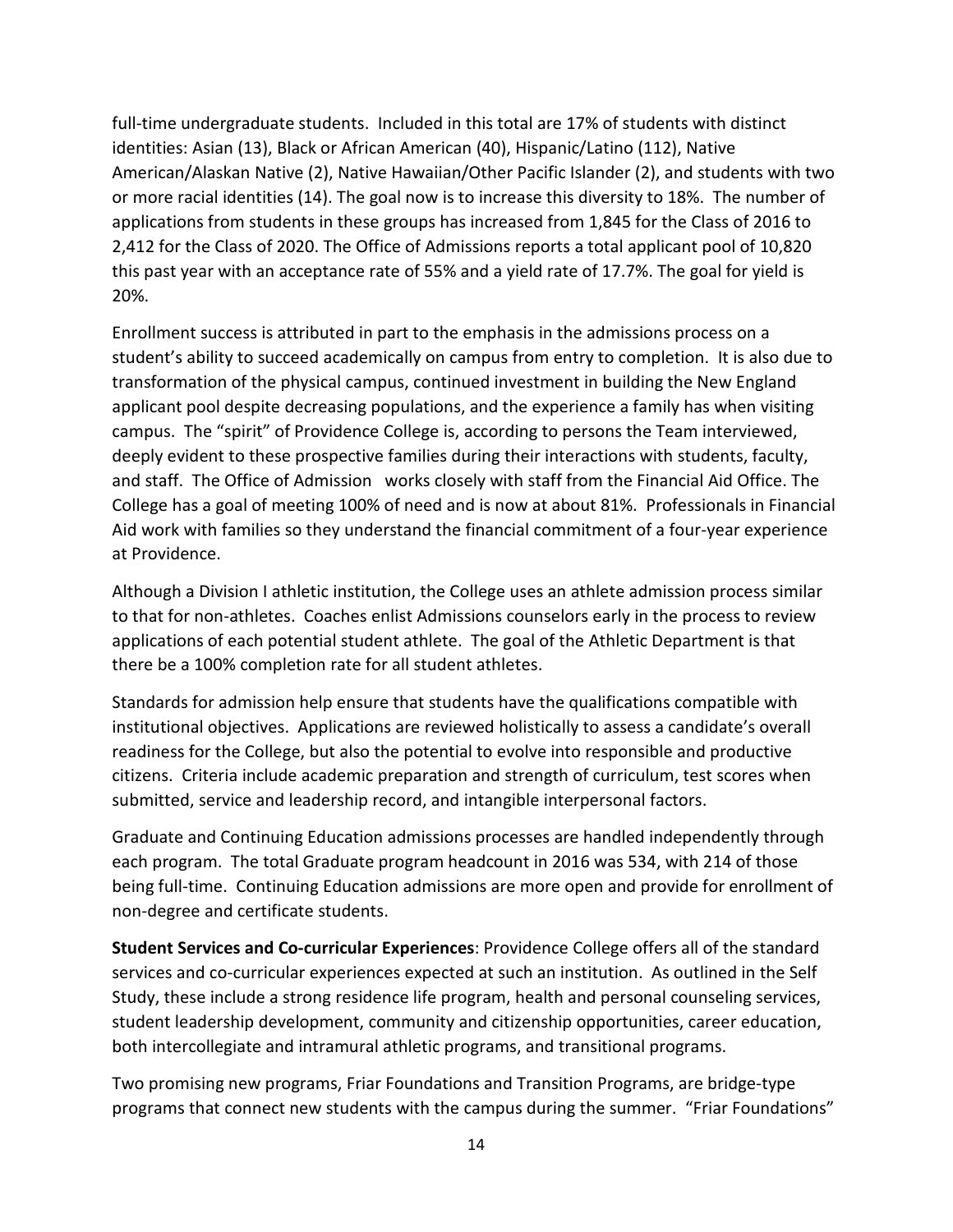graduates its first group next spring and boasts a 94% retention rate. The Providence Student Congress and student government provide numerous opportunities for student leadership. The Office of the Chaplain provides significant support for a number of students including non-Catholics.

The Division of Student Affairs has established divisional learning and developmental outcomes that relate to the overall mission of the College. Three assistant or associate vice presidents are responsible for creating, implementing, and assessing initiatives steeped in the four pillars of the Friar Four. Student Affairs staff also plan to connect the Friar Four more closely with the Core Curriculum learning goals in order to benefit the overall student experience at Providence College.

The College offers a strong array of support services through the Office of Academic Services, which includes the Writing Center and Tutoring Center. These units work with all students but also have focused services for athletes, international students, and those with special learning needs. The College, moreover, has hired a Director of International Student Success and a Director of Multicultural Student Success.

The College's efforts to prevent sexual misconduct and to educate students about it reach campus-wide and are under the leadership of the Title IX Coordinator, who currently is also the Assistant Vice President for Student Development and Compliance. Faculty and staff who support students through the Title IX processes on campus, the Deputy Title IX Coordinators, are well trained and ensure the integrity of the processes in place.

In 2012, with a College commitment to having greater diversity, an Office of Institutional Diversity was established and a Chief Diversity Officer hired. That office supports diverse student populations directly, and also indirectly, through student and faculty initiatives. These include the Inclusive Pedagogy Project, which aims to help develop new pedagogies designed for a more inclusive population and to make sure that the community better understands the implications of having a more diverse campus community. While students at Providence College by and large are dedicated to the College and the education it provides, there is an important part of the student population that still struggles to find a place for themselves at Providence College.

## *6. Teaching, Learning, and Scholarship*

**Faculty and Academic Staff**: Five types of faculty contracts are offered at Providence College: Ordinary Faculty, which comprise the academic faculty at all ranks; Professional Faculty, which includes personnel in the Library and those under the Dean of Undergraduate and Graduate Studies; Term Faculty, those on limited-term contracts; Practitioner Faculty in the School of Business; and Special Faculty, which includes scholars in residence and research associates. As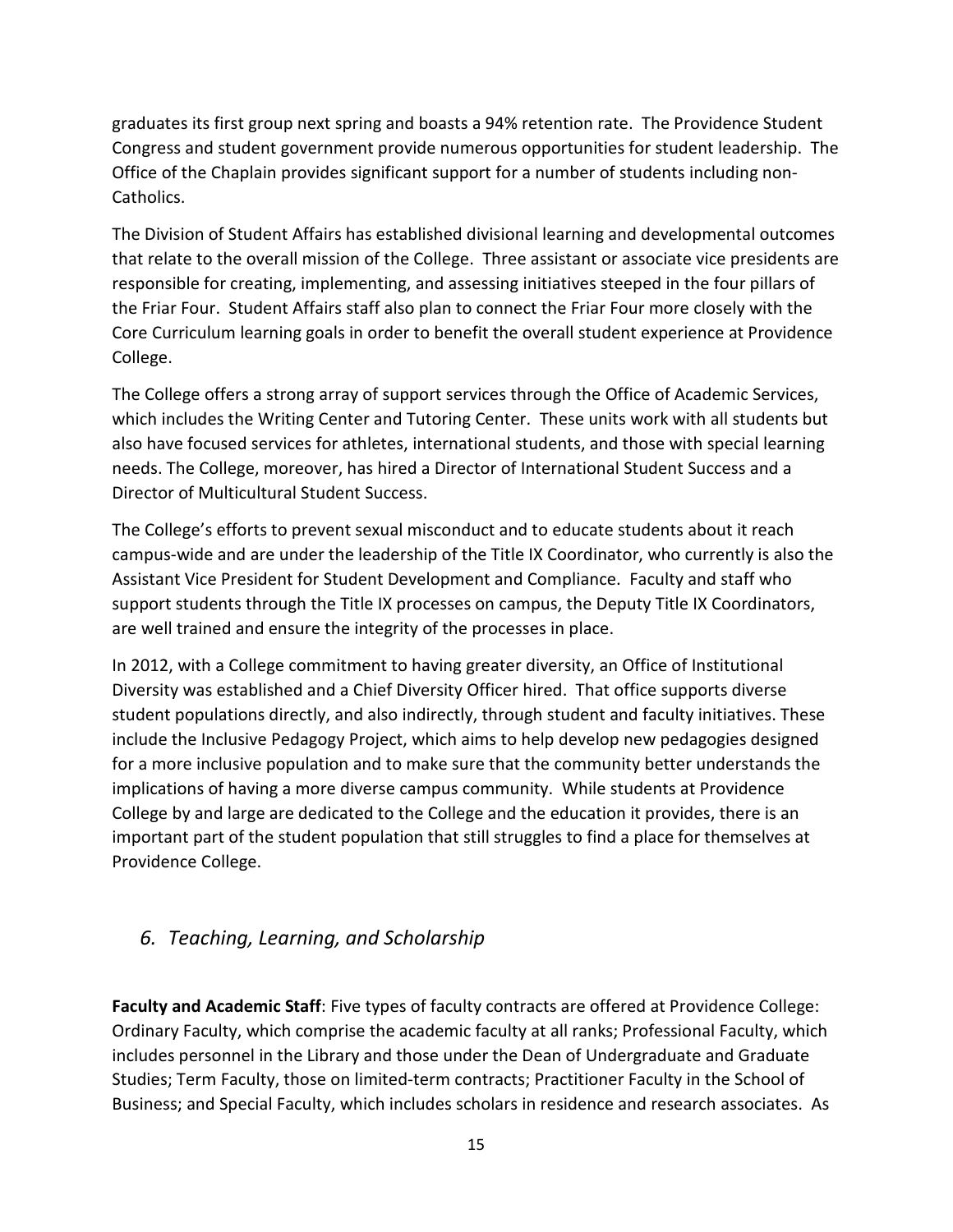of Fall 2017 there are 276 Ordinary Teaching Faculty out of 318 full-time Teaching Faculty. Twenty-four of those in these groups are Dominicans.

Tenure and Promotion: Approximately sixty percent of the faculty body are new over the past twelve years, and the change has had a major impact on the College. By and large the new faculty members receive glowing reviews from their senior colleagues and are said to be setting new standards in both teaching and scholarship. Representatives from the Committee on Academic Rank and Tenure (CART) noted increases in the volume of high quality peer-reviewed publications being generated by junior faculty. They implied that while this has been accompanied by a high rate of approval for tenure, it has implicitly changed the standards for promotion to Full Professor and resulted in fewer successful cases there. The College may therefore want to consider how to provide some balance for the trajectories of the more senior faculty members. The College seems open to multiple kinds of research and scholarship, but there appears to be little consensus around campus as to just what expectations are.

There is an expected balance among teaching, research, and service. A number of faculty members indicated that they believe a rebalancing has recently taken place to support both high-level research and pedagogical innovation. They are not sure, however, whether this adjustment has been intentional and in line with institutional priorities or has simply resulted from an incremental evolution as the nature of the tenure cases has changed. At the same time, with increased expectations have come challenges for balancing work and life. Further conversation could help to clarify all this for everyone on campus.

The traditional culture at Providence College seems to include some balance between departmental autonomy in setting standards and basic institutional expectations in all three areas. Broad tenure and promotion expectations are laid out in the Faculty Handbook, but specific policies about mentorship, definitions of excellence, and the use of external letters of evaluation are detailed separately by each department. As noted in the Self Study and previously in this report, there is concern within the faculty about the level of inconsistency among the departments. To address these concerns, 1) the College has implemented a comprehensive third-year review for all pre-tenure faculty; 2) the Faculty Senate has recommended that external letters be sought at tenure-decision time for all faculty; 3) tenure and promotion have been linked; and 4) CART has undertaken a review of all departmental documents on tenure and promotion to improve alignment, clarity, and transparency. There remain, though, inconsistencies related to the role of advising, the practice of mentoring, the use of teaching evaluations, and the allocation of course reductions.

According to the Office of the Provost, 37% of faculty receive course reductions during any given semester from the standard 3/3 load. Interestingly some of these faculty then receive overload pay for teaching an added course. Some faculty seemed aware of such practices; others were unaware and expressed concern about equity and asked why some forms of teaching justified reductions and others did not. This, too, appears to be an area where additional conversations may be needed to improve transparency as well as consistency. The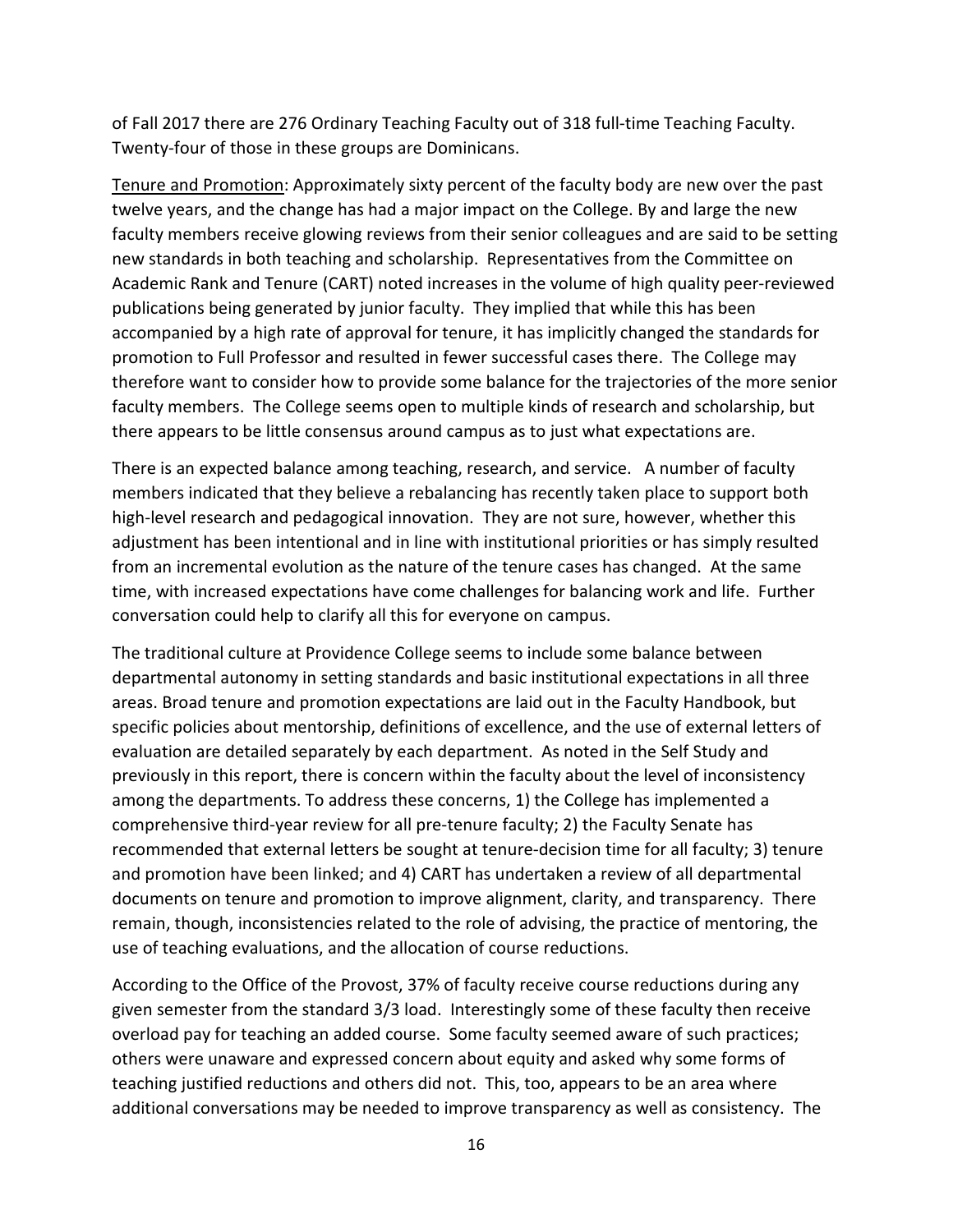work that has already taken place will help support the implementation of the post-tenure review process planned for all faculty.

Faculty Development: Providence College has made significant improvements in faculty development over the past decade. Many faculty members applauded the addition of the Office of Sponsored Research and Programs, which has effectively negotiated an indirect costshare agreement to distribute indirect costs from external grants in an equitable way among units. The office has also developed an Intellectual Property Policy approved by administration and faculty. The College now also offers faculty Development/Discretionary Funds of \$2,200 (for travel, annually) and \$1,000 (for discretionary, every two years) and administers funds on a competitive basis through the Committee on Aid to Faculty Research (CAFR). Those funds, for example, can support purchase of equipment and supplies as well as support student research.

Diversity: The College has made investments to support its diversity efforts, which have yielded positive results in hiring a more diverse faculty. This growth has created challenges for mentorship, since faculty of color have access to fewer colleagues who share their background and experiences. As mentors and mentees often gravitate to people like themselves, this seems to be resulting in people of color being less integrated in informal departmental networks and therefore more isolated. To address this challenge, the Provost has joined the National Center for Faculty Development and Diversity and has committed the College to a more balanced and consistent mentorship across departmental lines. Faculty did note that faculty development opportunities related to diversity are not well attended, a problem which may reflect a general lack of understanding of what something like inclusive pedagogy actually means.

**Teaching and Learning**: There are robust offerings through the Center for Engaged Learning, the Center for Teaching Excellence, and the Writing Center. Each year, the Center for Engaged Learning offers more and more opportunities for rich off-campus and research experiences to enhance academic coursework and career preparation. The Library is also a strong partner in teaching and scholarship, serving as a repository for faculty and student work and as a key digital humanities ally. The Faculty Development Council is currently working to coordinate faculty development activities and strengthen learning opportunities for all faculty.

#### *7. Institutional Resources*

**Human Resources**: Human resources policies for faculty and staff are readily available on the department's website as are current benefits along with links to vendors providing additional benefit information. Compensation studies have been performed by an external consultant within the last three years. The College has set a goal of compensating faculty and staff in a range from 80% to 120% of the median of a group of peer institutions selected by a faculty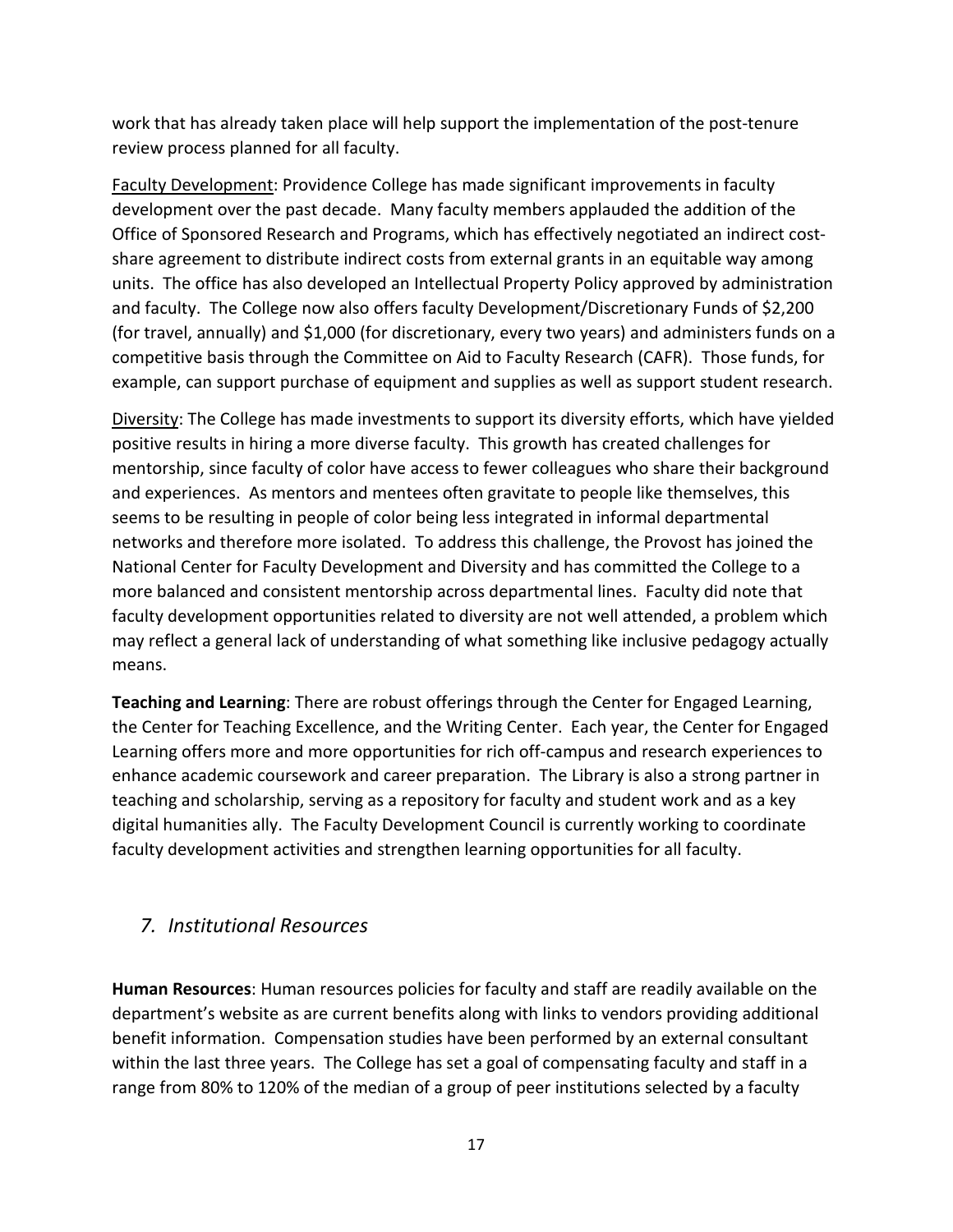committee. The administration believes it is meeting this goal with a few exceptions. The compensation studies also revealed that faculty benefits were slightly above average and staff benefits at the average. Staffing levels were noted to be lean in some areas of the College to include IT and HR. Faculty and staff have bodies which regularly review compensation and make recommendations to administration. Some employees are represented by unions negotiating on their behalf.

The College recently moved to an online evaluation form which staff believe has streamlined the evaluation process. Some staff expressed confusion about the linkage of merit pay to evaluation ratings, as there appears to them to be no clear connection between ratings and percentage increases in pay that may result from discretion on the part of vice presidents. It also appears that decisions on raises are not always shared with supervisors. Tenure-track Faculty members are evaluated intensively at the three-year mark and then again at tenuredecision time. The Business School has a post-tenure review process, and the College plans to extend the process to its other faculty.

An external consultant recently recommended that the Department of Human Resources transition from traditional transaction processing to a more robust role offering more support to the workforce to advance the institution's mission. The report noted that offering richer development opportunities for line staff and managers, and working to foster a culture of internal consultancy by the Department of Human Resources, would help offices and working groups realize more of their human potential and would increase institutional effectiveness. The College does provide relatively generous funding for professional development opportunities for faculty and staff.

**Financial Resources**: The College is admittedly dependent on students for over 80% of its annual revenue. Its net tuition revenue per student, however, is at enviable levels in an era when many comparable institutions face lower enrollments and declines in pricing power. The College's relative pricing power combines with the meeting of admissions targets to generate healthy operating surpluses on both the cash and the Generally Accepted Accounting Principles (GAAP) bases of accounting.

These surpluses, coupled with careful borrowing, have allowed Providence College to transform its campus through the strategic purchase of a street dividing the campus and to build a new home for its School of Business as well as the new Ruane Center for the Humanities. In addition to renovating other buildings, the College has increased the appeal and accessibility of its campus through significant investment in landscaping, athletic fields, and parking, much of which has been moved to the campus periphery. One result has been a reduction in the dollar values of deferred maintenance.

Despite borrowing \$46.4 million in March 2017 to fund the renovation and expansion of the science complex and a student services center, as well as the expansion of career development space and construction of a basketball practice facility and several infrastructure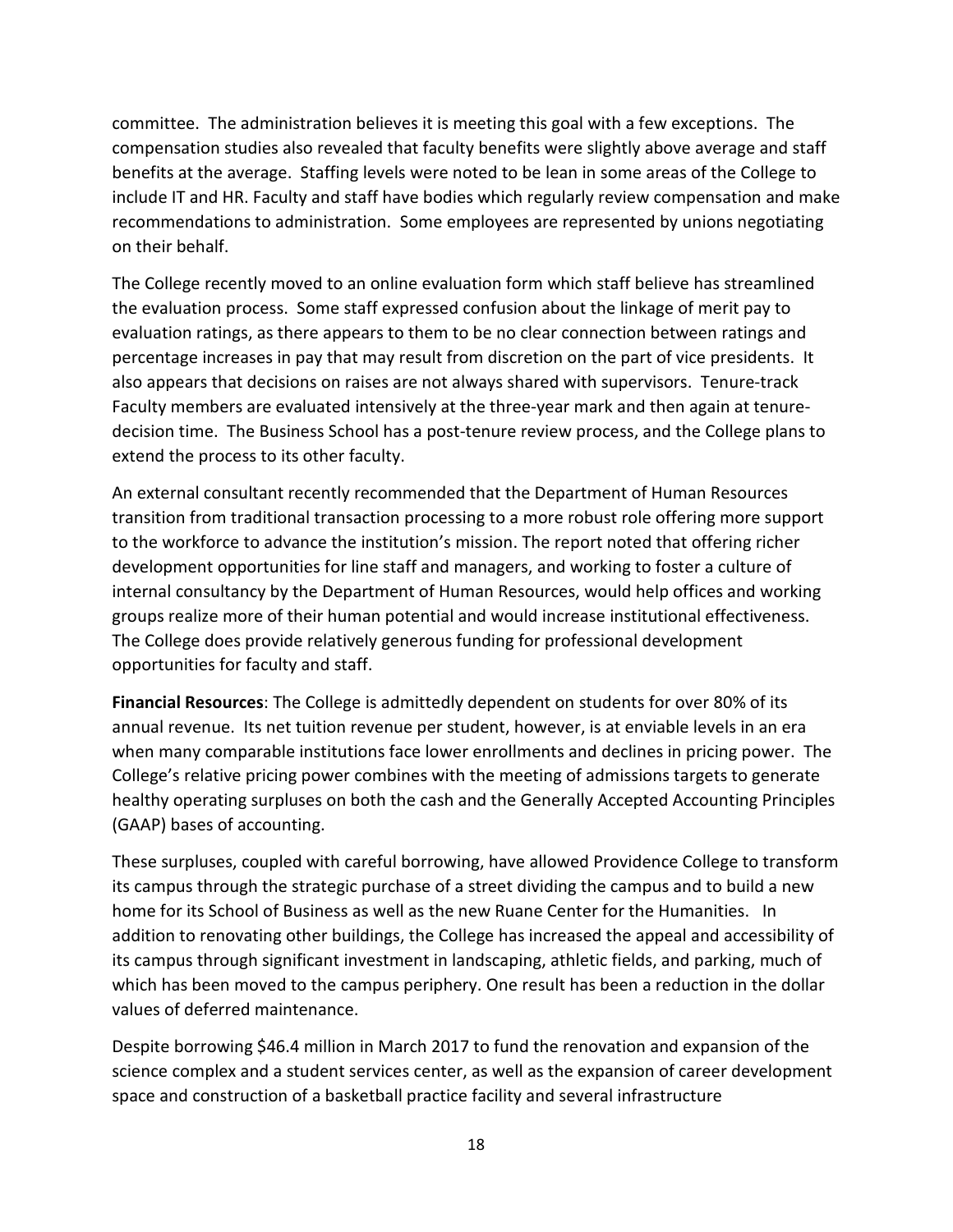improvements, the College maintained its A2 bond rating from Moody's, who assigned it a stable outlook in its March 6, 2017 rating action. Moody's noted that, "The stable outlook acknowledges the College's stable student demand. . .and that it also incorporates expectations of accelerated financial reserve growth due to the winding down of a period of intensive capital investment."

The institution uses a ten-year stress-tested financial plan, which employs assumptions derived from historical results. Providence College is also considering the feasibility of establishing an ambitious goal to double its endowment to over \$400 million by 2028. The College would seek to reach this goal through a more assertive management of investments, careful control of investment fees, and continual additions to the endowment through reinvestment of operating surpluses and the solicitation of contributions.

The College's budget priorities appear to derive directly from its strategic plan. However, due to the prior strategic plan ending in 2017 and the new plan not yet having been approved, a pause has appeared in a heretofore disciplined application of funding to strategic initiatives in direct support of mission. The campus is looking expectantly to approval of the new plan, PC200, in 2018.

The College's Shared Governance Committee has recommended greater transparency and also more participation by faculty in the development of annual budgets. While faculty and staff participate in developing departmental budgets, the College budget process takes place within a fairly closed system involving senior leadership and the Board. Faculty often voice frustration over inadequate communications about capital and operating budget allocations.

The budget contains a healthy contingency and provides for regular operating surpluses, which are invested either in the physical plant or the endowment. The College's financial management is keenly aware of the desirability of intergenerational equity and the need to invest in the academic and co-curricular programs and facilities in order to continue providing great value to students. The institution has active and separate audit, finance, investment, and property committees of the Board, each contributing to a well-scrutinized system which produces financial statements attested to by an independent accounting firm.

Fundraising efforts have led to the completion of a capital campaign which saw \$185 million raised on a goal of \$140 million. Discussions with the Institutional Advancement Office provided evidence of a strong connection between fund-raising strategies and institutional objectives. This success seems to have resulted, in part, from new investments in staffing as well as clear goals and strong management.

**Information, Physical and Technological Resources**: As a result of major capital investment, the College clearly has the physical resources to carry out its mission. Regarding Information Technology resources, the College has invested the funds necessary to purchase software and hardware, which the Team saw during tours of the Library and classroom buildings, and discussed with College personnel. The College uses well established vendors for its major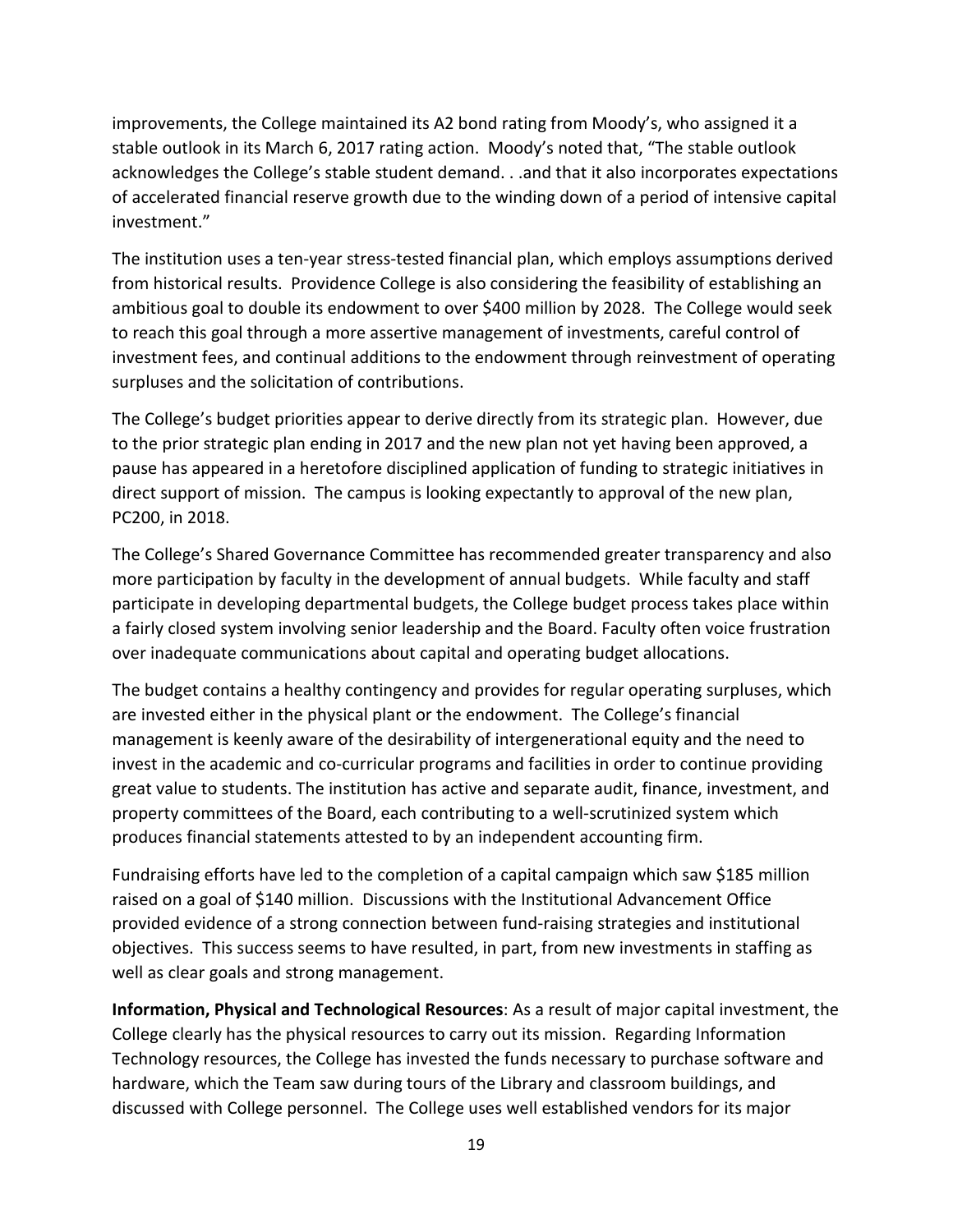software packages and hardware purchases. The College, however, does acknowledge that its staff is spread thin in this area. It also finds itself at something of a crossroads as individual departments seek to increase their effectiveness by purchasing stand-alone, best-of-breed software packages which may or may not tie into the legacy ERP system, Banner. While these departmental packages may offer superior workflows, they are only able to store data specific to the individual department's constituent. The ERP is still the only system that stores data college-wide, but it seems to lack the capacity to be tailored to provide the advanced services now needed by various departments. This development, that poses a significant challenge for Providence College, could benefit from campus-wide deliberations.

## *8. Educational Effectiveness*

Since its last Self Study, Providence College has devoted significant resources and effort to assessing student learning in and out of the classroom. This effort and the results, seen in changes to policies, practices, and curricula, provide evidence of commendable progress toward a comprehensive assessment system. An Institutional Effectiveness staff of five, led by the Associate Vice President for Academic Affairs, has a substantial budget for supporting this work. The office addresses student success at the institutional, program, and course levels, and also administers multiple surveys, promotes annual assessment reporting by departments, and oversees the Continuous Improvement Program (CIP) for academic units. The staff are also available to advise faculty on assessment and uses an internal website to communicate with the College on methods and results of assessment initiatives.

At the same time, the College recognizes there is more to be done. Assessment at the program and course levels remains uneven. Communication of learning goals to faculty and staff is inconsistent. Faculty and staff are not always aware of the resources available; and there is a gap between design of instruments and collection of data on the one hand, and understanding of the actual impact on student learning on the other.

**Standard of Achievement:** The nine institution-wide learning goals developed along with the new Core Curriculum are noted on several sites. They are linked to both the College's Catholic-Dominican and its liberal-arts values. The Core Curriculum's course and proficiency requirements are then linked to those learning goals. Although these goals and proficiencies are quite accessible, the Team found that faculty and student awareness of them was not strong outside of those faculty and staff who were involved in developing them. Communicating more effectively what these goals are, and why they are important, is becoming an important item on the College's agenda.

Some, but not all, programs have articulated learning goals. Learning goal development is part of a required annual assessment report process, but not all departments have yet complied. All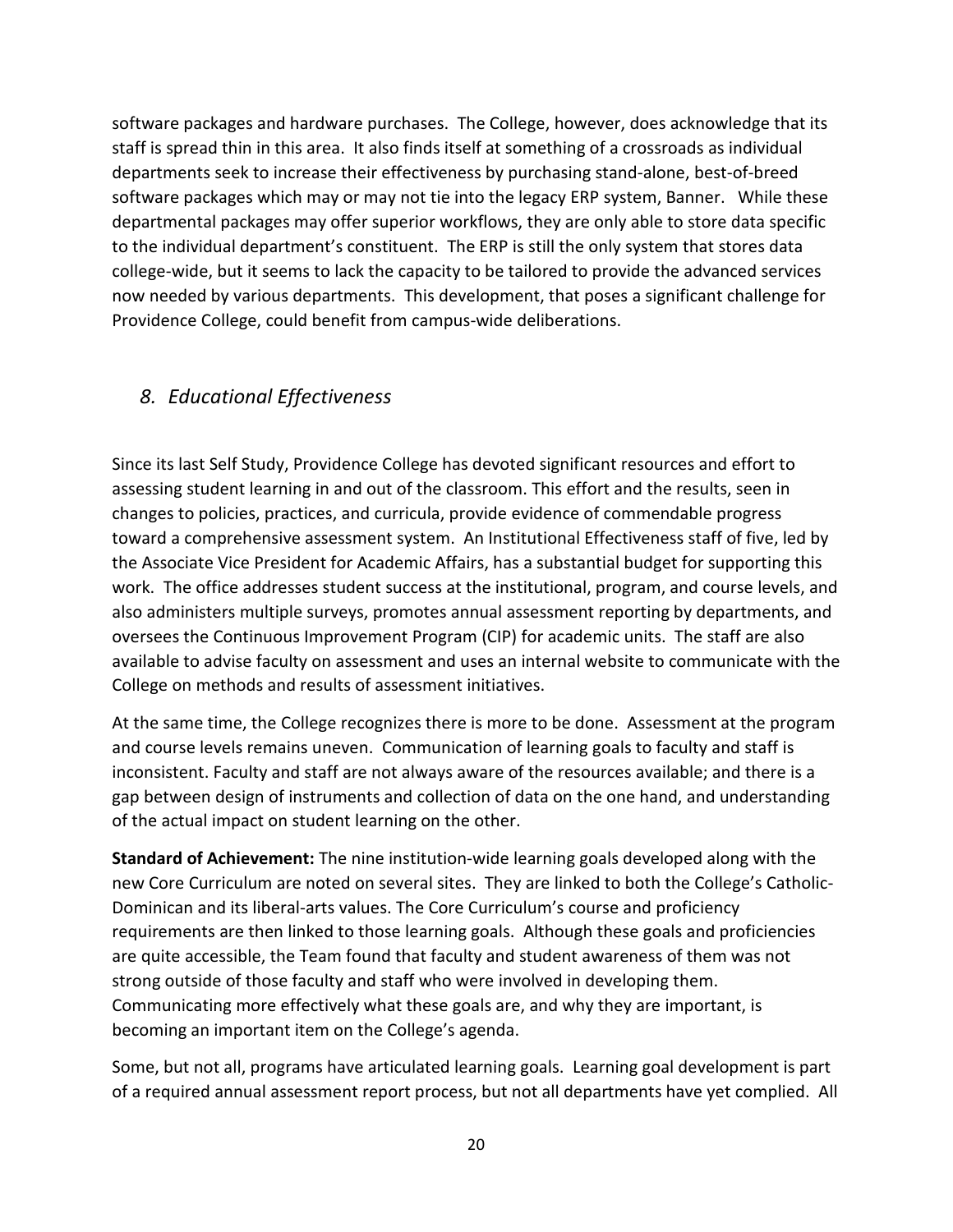departments in Business have complied, 90% in Professional Studies, and 83% in Arts and Sciences. Business and professional programs also benefit from having learning outcomes to meet the expectations of external accrediting bodies such as AACSB and the Rhode Island Department of Education. Learning goals are, however, not easily found on the College website and ways of making them more accessible, particularly to prospective students or parents, should be considered.

Based on a review of sample syllabi, the Team found that, statements of learning objectives at the course level are not consistently included. Almost all courses in Business and Professional Studies include such statements, but only 45 of the 83 syllabi from Arts and Sciences do so with differences between departments. For example, only two of the four syllabi for DWC courses that the Team studied include such statements. The Self Study notes that graduate programs lag behind undergraduate programs in assessment activities, but the School of Continuing Education does have an assessment plan that includes identified learning goals. On balance, the Team found that the College has done significant work in providing clear statements about student learning objectives, and that is does have plans for addressing the current inconsistencies in practice.

In addition to learning goals for the curriculum, Providence College has developed a set of cocurricular goals, "The Friar Four." These include human flourishing, cultural agility, contemplation and communication, and integrated learning. Student Affairs staff are clearly committed to not only measuring student growth towards the goals, but also to connecting the goals to the College's academic goals. While student leaders seem quite aware of the goals and their importance, other students are less so.

**Assessment:** Although the learning objectives are ambitious and at times difficult to measure, the College has made impressive progress on assessment through multiple methods of gauging success. These range from externally normed surveys such as the ETS PP and NSSE, to the application of rubrics in the Wabash Project, to the use of e-portfolios. For the Core Curriculum, the College is assessing student writing, oral communication, and deep reading. The College employed a Wabash-adapted "Openness to Diversity and Challenge Scale" to assess diversity and inclusiveness learning by students, as part of its assessment of the Core's diversity proficiency.

The College has used ETS PP and NSSE in creative ways to measure incoming students' communication and critical thinking abilities. This allows for some comparison of freshman capacities to those of seniors. The Self Study candidly admits the dissatisfaction some have about the difficulty in measuring the magnitude of student gains, though there is also some uncertainty about what would be legitimate expectations. Faculty members and faculty committees participate in much of this planning along with the Institutional Effectiveness group, but "closing the loop" to assure continual improvement remains a work in progress.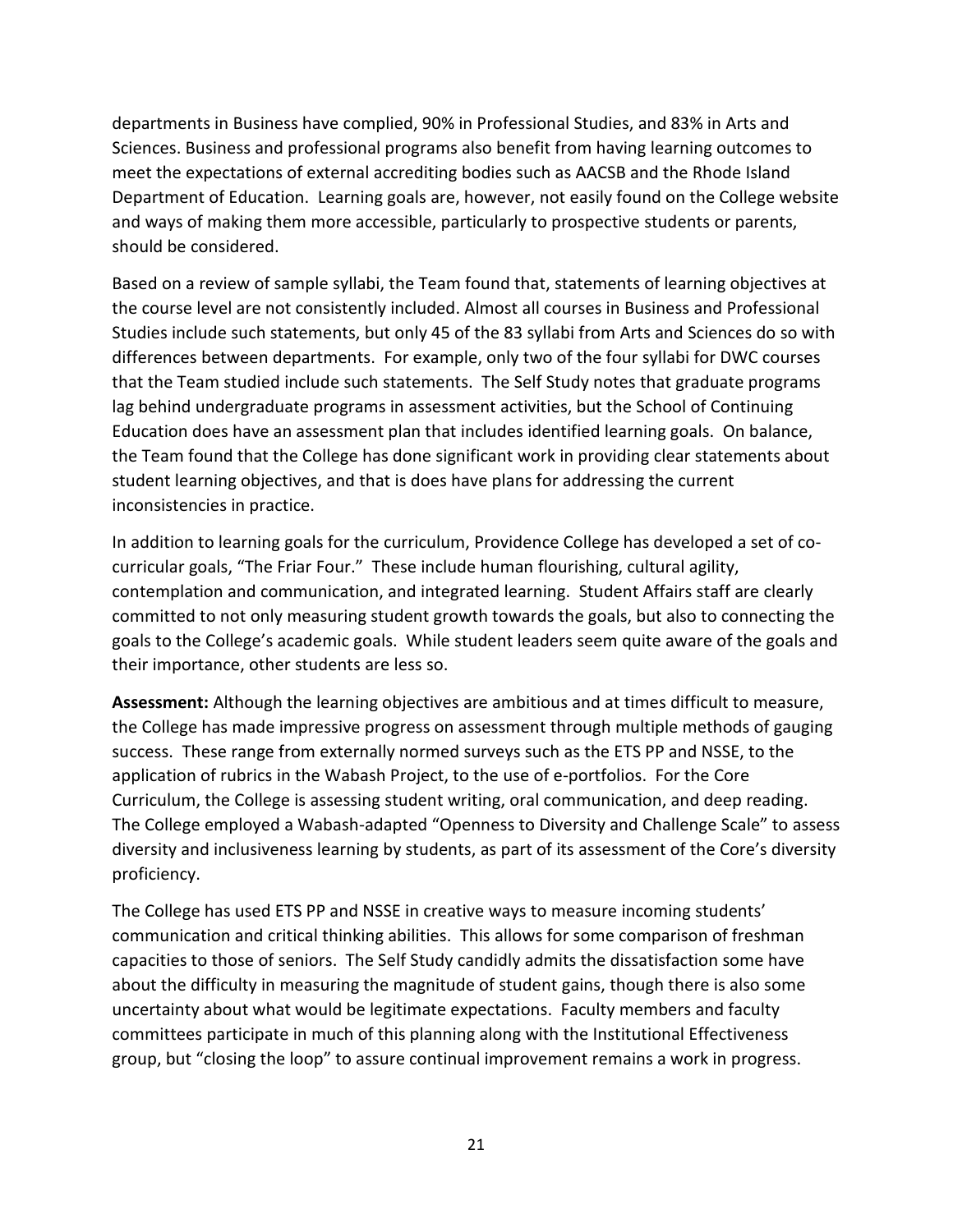Program review has also resulted in some changes. The AoL (Assurance of Learning) process employed by the School of Business has led to positive curricular changes, and the Continuous Improvement Program (CIP) has encouraged several departments to make curricular improvements. Using NSSE and the Student Satisfaction Inventory (SSI), the College learned that students give lower ratings to their academic advisors than students in relevant comparison groups. In response to promote needed change, the College hired a Director of Academic Advising to implement a more developmental approach to advising; founded a Center for Engaged Learning that collaborates with advisors to help students build meaningful co-curricular experiences; and created a pilot First Year Experience (FYE) to help students reflect on their educational goals and navigate the at-times complex curriculum. The Team found support among faculty for making FYE a permanent offering available to all first-year students.

It is, of course, harder to measure the extent to which the CIP process is also increasing faculty understanding of student learning, particularly in the DWC program because of their resistance to questions about the curriculum and the pressure for change. Given student uncertainty about the goals of the DWC sequence, this represents a challenge for the College. At the course-level, as noted earlier, the majority of departments make regular use of the assessment instruments available for student course ratings, but some departments remain resistant to the use of such evaluations.

Retention and Graduation Rates: Whatever the inconsistencies in current assessment practices, Providence College is retaining and graduating students at levels that many institutions would envy. For the class of 2016, the retention rate was 91% and the four-year graduation rate was 84%. The retention rate for the class of 2020 is 92%. Given the College's commitment to diversity, it is noteworthy that for the Class of 2016 the four-year graduation rate for white students was 83.6%, for students of color 84.1%. First-generation students had an 87.4% graduation rate, compared to 83.9% for other students. Students with over \$30,000 of financial need graduated at an 84.3% rate, compared to 87.0% for students with no need. To be sure, students with Pell grants graduate at rates between 73% and 77%, lower than other groups but still strong. The Data First forms reflect consistently high graduation and retention rates for populations the College sees as important to its mission.

Additional Measures of Student Success: Providence College tracks several additional measures of post-graduation success and satisfaction, including employment, licensure pass rates, enrollment in graduate and professional schools, receipt of prestigious fellowships and of doctoral degrees, and involvement in service. It also tracks "destination" survey results for its graduate students and Continuing Education students as well. To understand the perceived long-term value of a Providence College education, the College has started to conduct in-depth interviews with alumni who are multiple years and decades beyond their graduation year.

These additional measures tell a generally positive story. Graduates log a high number of service hours (18,274 for 836 respondents in the fall of 2016), consistently pass licensure exams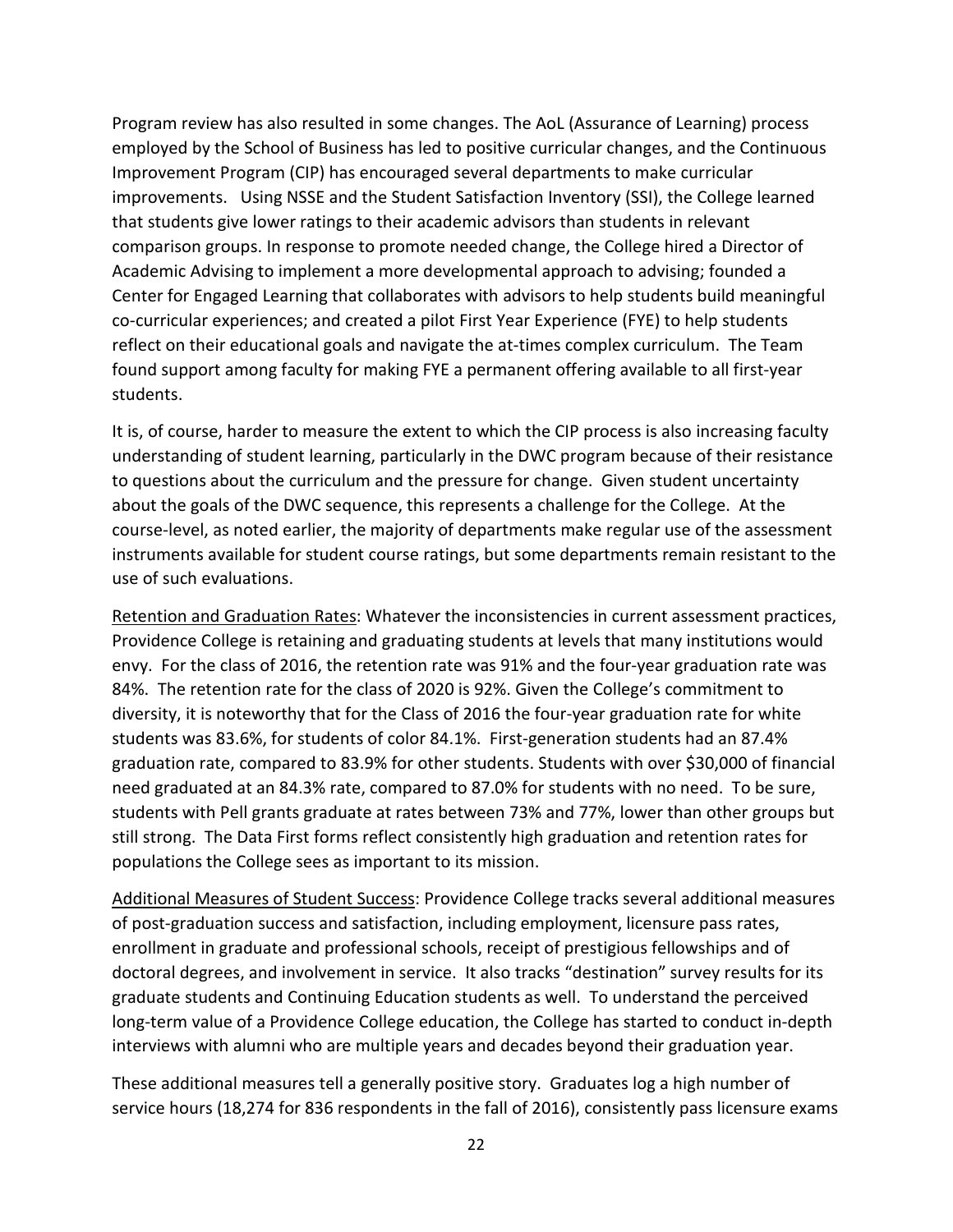at rates close to 100%, and one year out report being employed or in graduate school at a rate of over 90%. The Self Study indicates the College now is trying to define alumni goals and determine how to analyze the results of alumni surveys. It has also hired a full-time Fellowship Coordinator to identify and mentor potential national fellowship recipients.

Overall, Providence College is demonstrably committed to assessment efforts, engages in multiple initiatives, and is beginning to use the results effectively to improve programs. The Institutional Effectiveness team has a clear agenda for evaluation and for educating the campus on its purposes to achieve campus-wide buy-in.

## *9. Integrity, Transparency, and Public Disclosure*

Providence College is a mission-driven institution. It strives to remain true to its Catholic-Dominican heritage and to operate in an ethical and transparent way. A wealth of readily accessible information is made public and available for students, prospective students, faculty, staff, governing board, external agencies and organizations, and the general public. The College operates under a Charter granted by the Rhode Island General Assembly in 1917 and abides by state and federal regulations. The College is accredited by the Commission on Institutions of Higher Education of the New England Association of Schools and Colleges (CIHE/NEASC) and adheres to standards of the Commission.

Faculty, Student, and Staff Handbooks are all online and readily available. Policies and procedures are reviewed and updated as necessary. Grievance procedures are in place. The College adheres to the American Association of University Professors (AAUP) Statement on Professional Ethics and endorses the 1940 AAUP Statement on Academic Freedom and Tenure. The Office of Sponsored Research and Programs oversees training on ethical conduct of research and reviews College research programs on ethical issues.

A consumer information page is maintained, pursuant to requirements of the Higher Education Act (HEA). All information appears to be truthful and accurate. An institutional *Fact Book* is on the website as is a link to a *Fast Facts* tab. A notice directs interested parties on how to access audited financial statements.

Providence College has policies, practices, guidelines, and protocols that govern access to, as well as retention and disposal of, educational records. The College complies with the Family Educational Rights and Privacy Act of 1974 (FERPA), and FERPA information is a focus of orientation programming. Students are informed annually of their privacy-related rights. Policies and guidelines are accessible via the Student Handbook, the catalogue, and the College's website.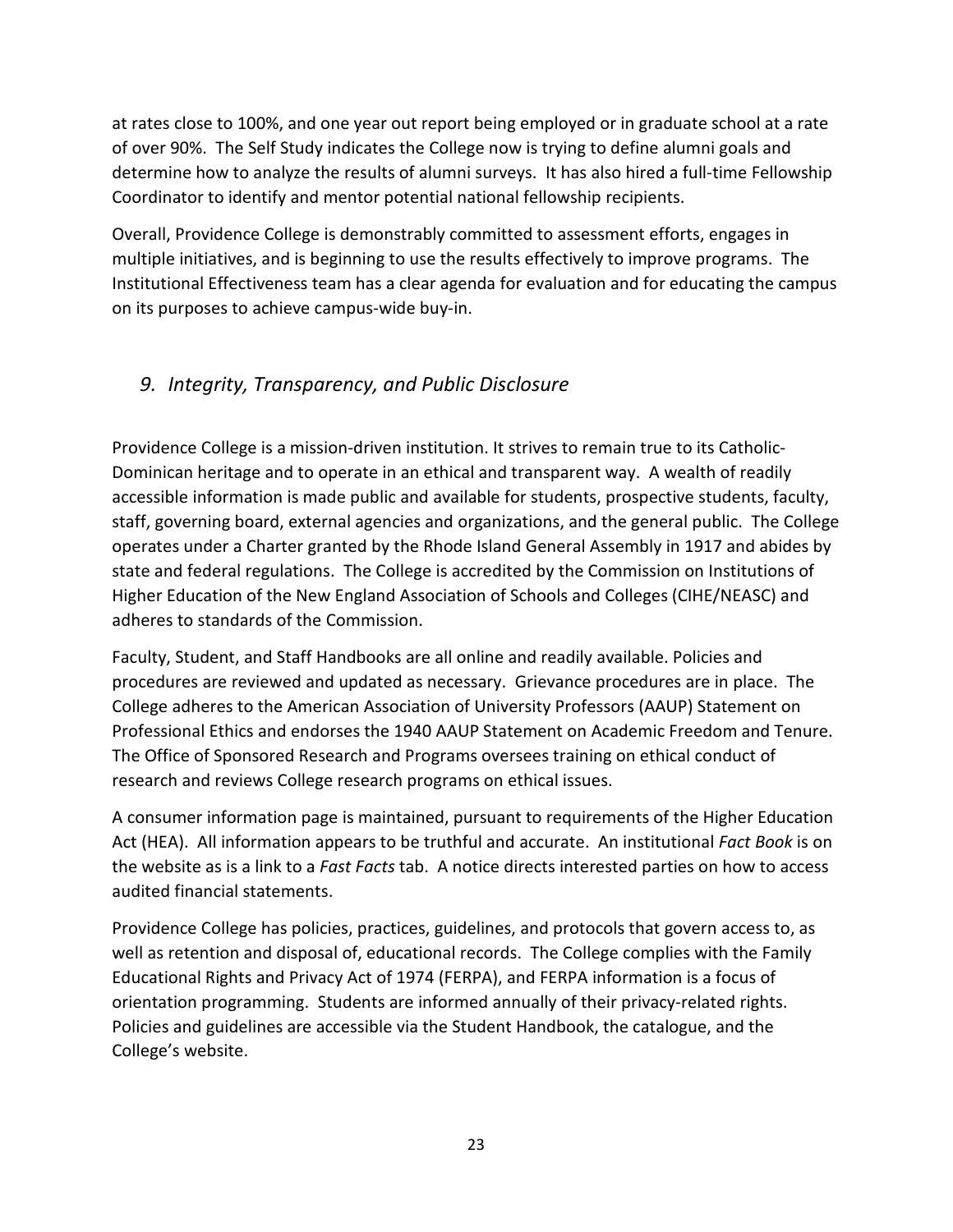EthicsPoint's secure server is deployed as a means for community members to provide anonymous web and phone-based reporting of concerns related to compliance issues and possible unethical behavior. As part of the College's efforts to embrace diversity and inclusiveness, the College's Notice of Non-Discrimination was amended in 2013. The College also revised its Anti-Harassment and Discrimination Policy and Grievance Procedures and has increased training in this area.

Like other institutions, Providence College has been wrestling of late with policies related to inviting and approving outside speakers on campus, and an Outside Speaker Policy was developed and put in place. The College, however, is still making adjustments as it strives to fully implement the plan.

The Division of Marketing and Communications is taking a more active role in reviewing, factchecking, and approving information, communication materials, and social media content representing the College that is distributed by various offices.

Despite its ongoing commitment to integrity, transparency, and public disclosure, Providence College knows it is not without its challenges. The challenges, however, are no different from those faced by similar institutions. Efforts are under way to ensure that information is updated regularly, to make sure that members of the campus community are better informed about new policies and revisions of policies, and to involve all appropriate parties in the process of policy development. In addition, search features on the College's website are being enhanced to improve functionality and make finding information less cumbersome. Recent changes include creating easier access to audited financial statements; improving website accessibility for people with disabilities; and making information on length of time to degree for students, licensure pass rates, and student debt and loan repayment rates more readily accessible. To address some of these issues, some staff have suggested that the College may want to consider developing a single landing page for Higher Education Act (HEA) Information rather than relying on the use of links to other sites, especially since seeking some information currently requires a large number of "clicks."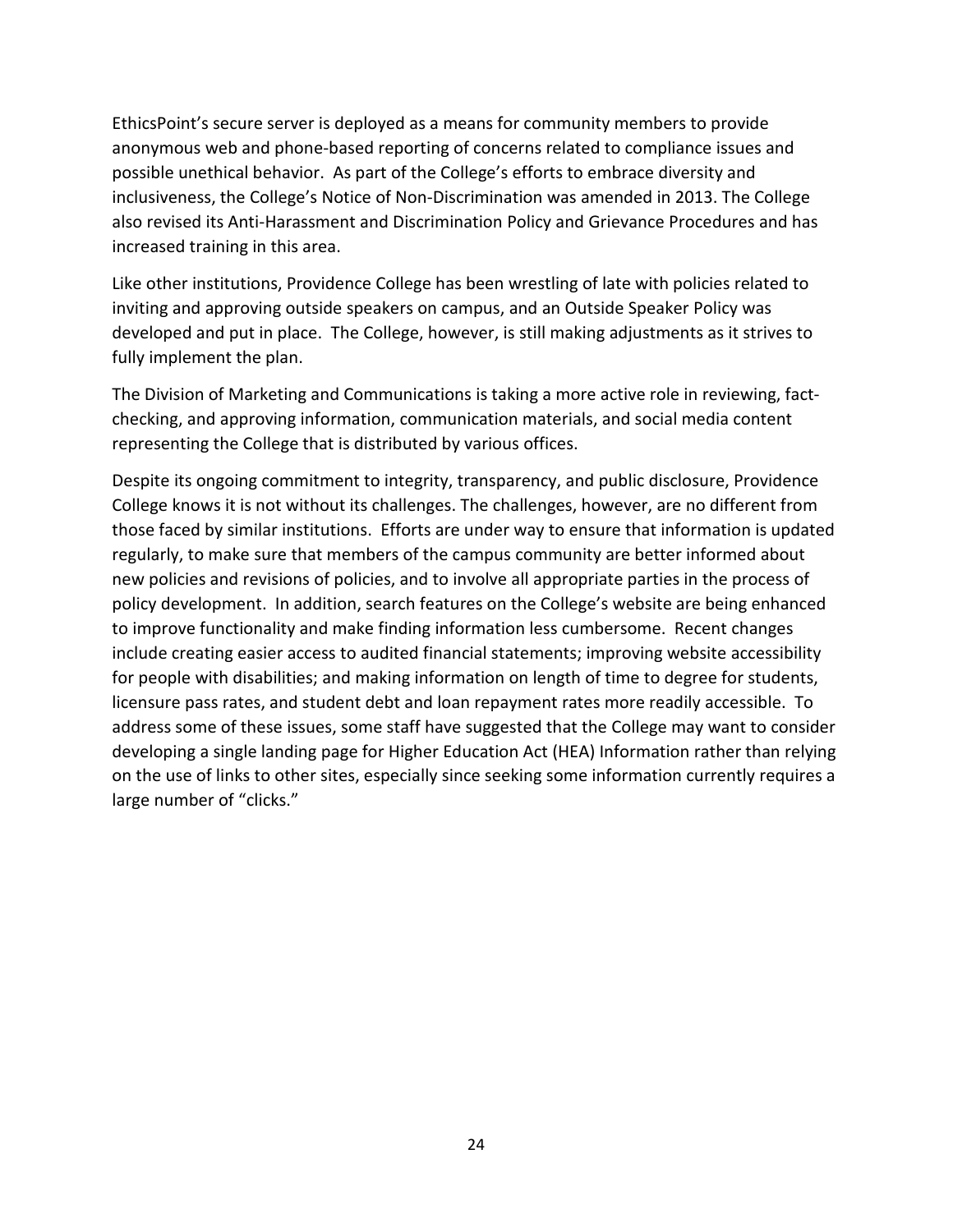# *Affirmation of Compliance*

To document the College's compliance with Federal regulations relating to Title IV, the team reviewed the College's Affirmation of Compliance form signed by the President. Providence College discloses in its relevant publications, as well as on its website, the policy on transfer of credit as well as the list of institutions with which it has articulation agreements. Public notification of the visit of the Evaluation Team, and of the opportunity for public comment, was made a month or so prior to the visit by the College in the *Providence Journal*, the student newspaper, and the electronic alumni newsletter, and on the College's website. Grievance procedures for students, staff, and faculty, which are included in each of the three *Handbooks*, are publicized or distributed near the beginning of each semester. While online offerings are not extensive, the College utilizes unique login credentials to verify student identity. As discussed in Standard 4: *The Academic Program*, a review of course syllabi and schedules found the assignment of credit consistent with the Commission's standards and the College's policies.

## *Summary*

Providence College has used the decade between accreditation reviews as well as the Self Study process to review and improve several key aspects of its programs and procedures. In the five areas indicated by CIHE for emphasis, the College has made significant investment of resources and time even if most staff and faculty would agree that some of these initiatives remain works in progress: revisions to the Mission Statement, the faculty evaluation system, enhancing financial resources, comprehensive assessment of student learning with focus on the Core Curriculum, and achieving goals for diversity.

It is the view of the Evaluation Team that Providence College is offering academic programs and support services consistent with its mission and of generally high quality. The College has recently reached or exceeded expectations in enrollment, even without turning to wait lists. It has maintained a low discount rate and recruited a large number of full-paying students. It has enviable retention and graduation rates of around 90 per cent without achievement gaps for minority students or athletes. In fact, Athletics seems well integrated in the College, working well with Admissions and Academics so that Division I sports can be an asset to the campus culture and for overall marketing.

While Providence College continues to be concerned that its endowment of about \$221 million, as of June 30, 2017, is low in relation to its peers and that the College is still tuition-dependent, its overall financial situation is excellent because of enrollment and a highly successful capital campaign that was planned for \$140 million and ended up at \$185 million. Capital construction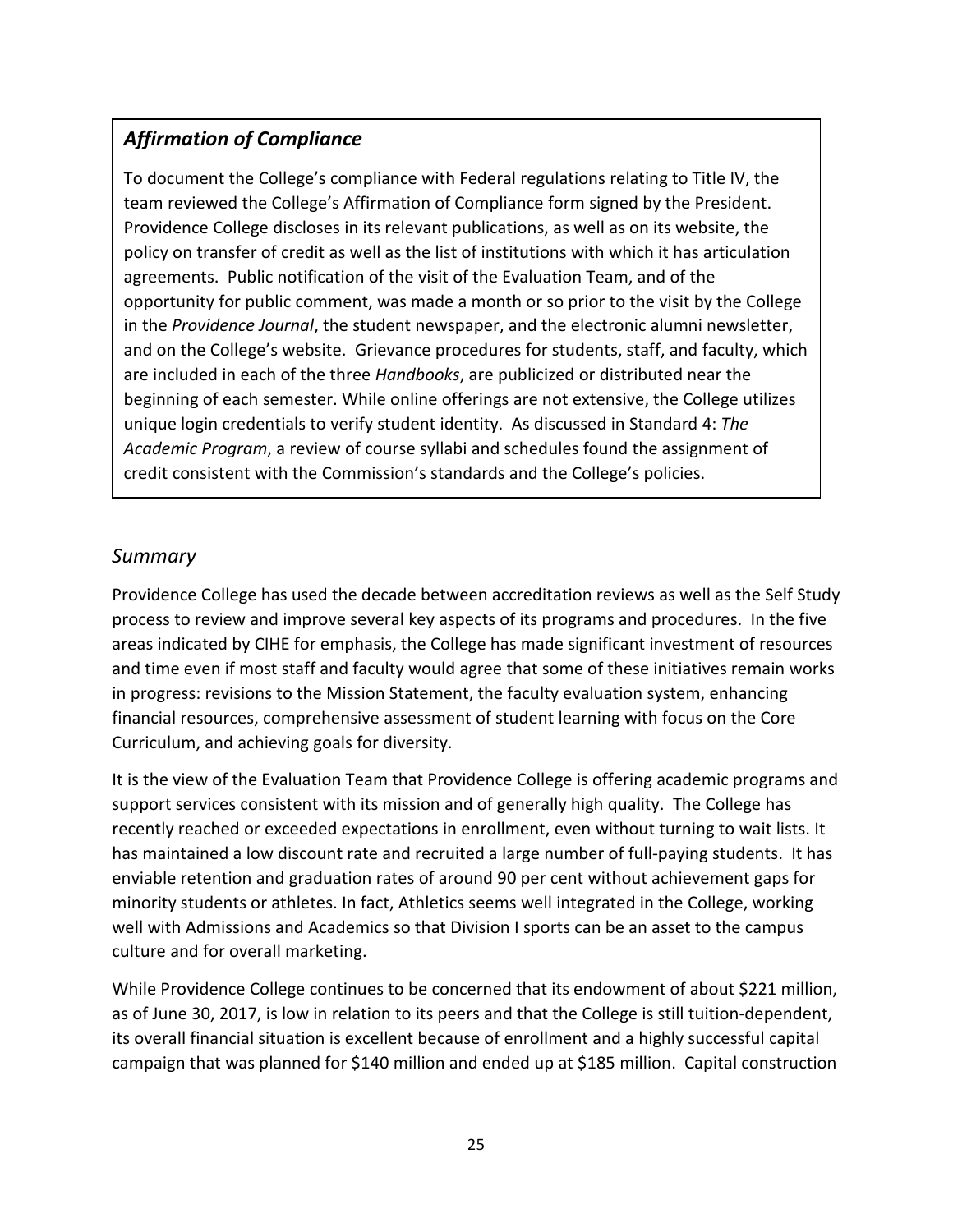costing over \$230 million has included new humanities, business, and science facilities. Deferred maintenance is not a major issue.

The College has also been able to recruit a strong new generation of faculty members committed to their students but with serious scholarly ambitions as well, and it has recruited some excellent new administrators. It has improved its diversity numbers for students, faculty, and staff, but it has not yet fully dealt with the consequences of that increase, particularly by addressing how the institution can be changed for the better by such inclusiveness and by providing training for staff to achieve that inclusiveness.

The College seems to have improved its faculty evaluation processes but still is wrestling with the best way to embed post-tenure review in the system, and its overall success is hampered by inconsistencies among departments related to faculty-review processes. College-wide communication continues to be a challenging problem. At times, concerns involve dissatisfaction among faculty about transparency, for example on College budgeting and decisions about workloads. At times, the concerns revolve around what seems to be unclear communication from senior administrators about new policies or College issues.

A Committee on Shared Governance, involving faculty and administrators and Board members, is having some success in defining and improving the role and influence of faculty in College governance. The Team hopes that this committee continues to have a positive impact. On the other hand, it seemed to the Evaluation Team that the College has a surprisingly large number of committees of many kinds, and the Team wondered if faculty and administration might profit from an overall review of the committee structure in relation to both work load and purpose.

The College has recently moved to a system of deans of its academic units, but the resulting units widely vary. Often, concerns were expressed to the Evaluation Team by faculty that the role and authority of deans, in relation to chairs and the Provost, are not generally understood. The College may want to look at this issue as it may also want to review the mission of graduate study at Providence College and the best direction for the School of Continuing Education, both matters addressed in the Self Study.

#### **Strengths**

- 1. Providence College continues to provide a high quality, student-centered education directed by very dedicated faculty and staff, who have been augmented in recent years by the hiring of a number of excellent new faculty members and administrators.
- 2. The College has strengthened its financial position by means of successful enrollment strategies that bring in full classes of qualified students, that keep a low discount rate, and that attract a large number of full-paying students, and by means of successful Advancement strategies that led to a capital campaign of \$140 million closing at \$185 million and significantly increased annual giving.